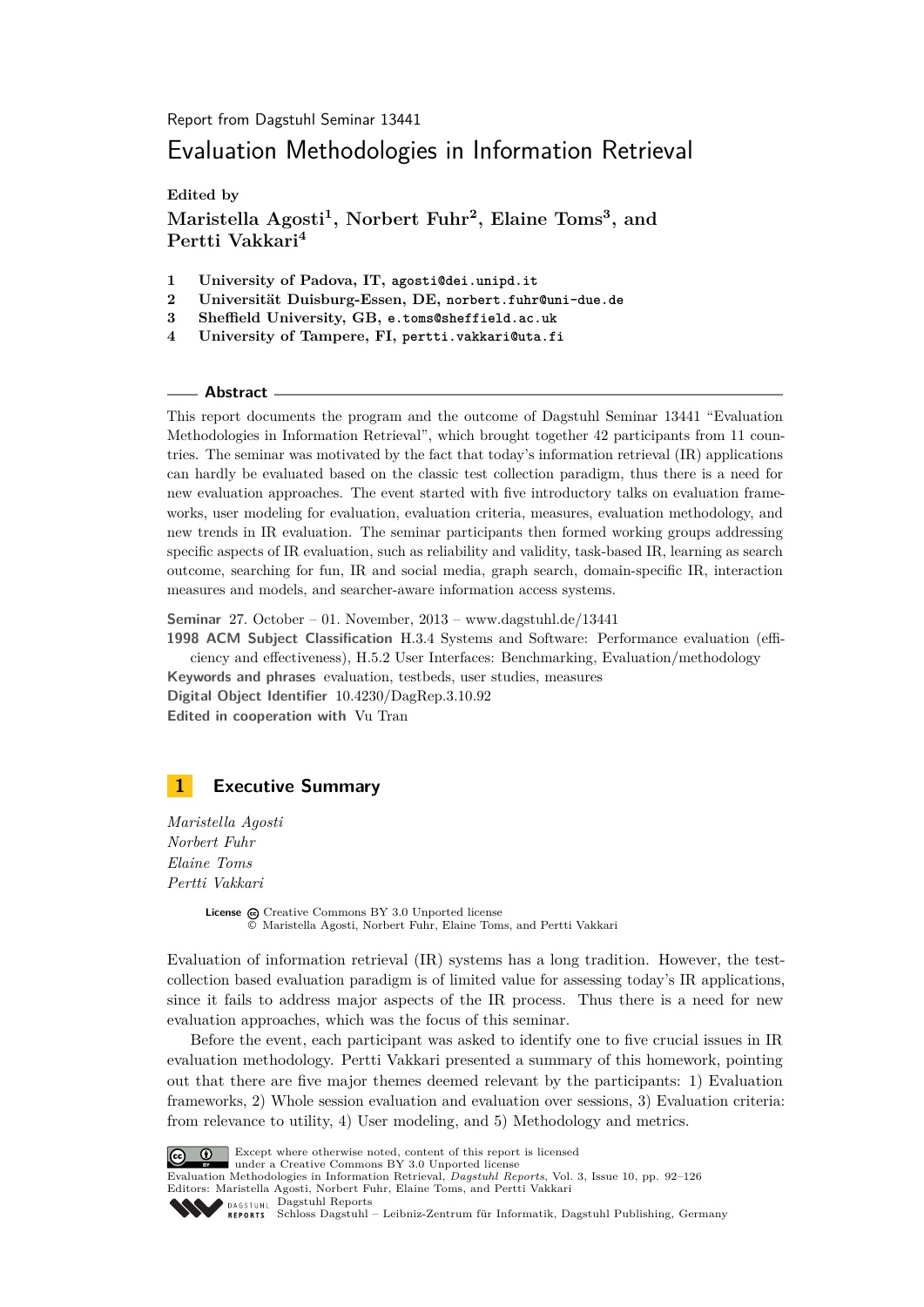# **Maristella Agosti, Norbert Fuhr, Elaine Toms, and Pertti Vakkari 93**

Based on the evaluation model proposed in Saracevic & Covi [\[1\]](#page-2-0), the seminar started with four introductory talks covering major areas of IR evaluation: Nick Belkin gave a survey over "Framework(s) for Evaluation (of whole-session) IR", addressing the system components to be evaluated and the context to be considered. In his presentation "Modeling User Behavior for Information Retrieval Evaluation", Charlie Clarke described efforts for improving systemoriented evaluation through explicit models of user behavior. Kal Järvelin talked about "Criteria in User-oriented Information Retrieval Evaluation", characterizing them as different types of experimental variables and distinguishing between output- and (task-)outcome related criteria. "Evaluation Measures in Information Retrieval" by Norbert Fuhr outlined the steps necessary for defining a new metric and the underlying assumptions, calling for empiric foundation and theoretic soundness. Diane Kelly presented problematic issues related to "Methodology in IR Evaluation", such as the relationship between observation variables and criteria, the design of questionnaires, the difference between explanatory and predictive research and the appropriateness of statistical methods when dealing with big data. The round of introductory talks was concluded with Maristella Agosti's presentation "Future in Information Retrieval Evaluation", where she summarized challenges identified in three recent workshops in this area.

For the rest of the week, the participants then formed working groups described in the following.

"From Searching to Learning" focused on the learning as search outcome and the need for systems supporting this process. Learning may occur at two different levels, namely the content level and the search competence level. There is a need for understanding of the learning process, its relationship to the searcher's work task, the role of the system, and the development of appropriate evaluation methods. Approaches may address different aspects of the problem, such as the system, the interaction, the content, the user and the process. For evaluation, the framework from Ingwersen and Jarvelin [\[2\]](#page-2-1) suggests criteria and measures at the levels of information retrieval, information seeking, the work task and the social-organizational and culture level.

"Social Media" allow users to create and share content, with a strong focus on personal connections. While web search engines are still the primary starting point for many information seeking activities, information access activities are shifting to more personalized services taking into account social data. This trend leads to new IR-related research issues, such as e.g. utility, privacy, the influence of diverse cultural backgrounds, data quality, authority, content ownership, and social recommendations. Traditional assumptions about information seeking will have to be revised, especially since social media may play a role in a broad range of information spaces, ranging form everyday life and popular culture to professional environments like journalism and research literature.

"Graph Search and Beyond" starts from the observation that an increasing amount of information on the Web is structured in terms of entities and relationships, thus forming a graph, which, in turn allows for answering more complex information needs. For handling these, search engines should support incremental structured query input and dynamic structured result set exploration, Thus, in contrast to the classical search engine result page, graph search calls for an incremental query exploration page, where entries represent the answers themselves (in the form of entities, relationships and sub-graphs). The new possibilities of querying and result presentation call for the development of adequate evaluation methods

"Reliability and Validity" is considered as the most central issue in IR evaluation, especially in the current situation where there is increasing discussion in the research community about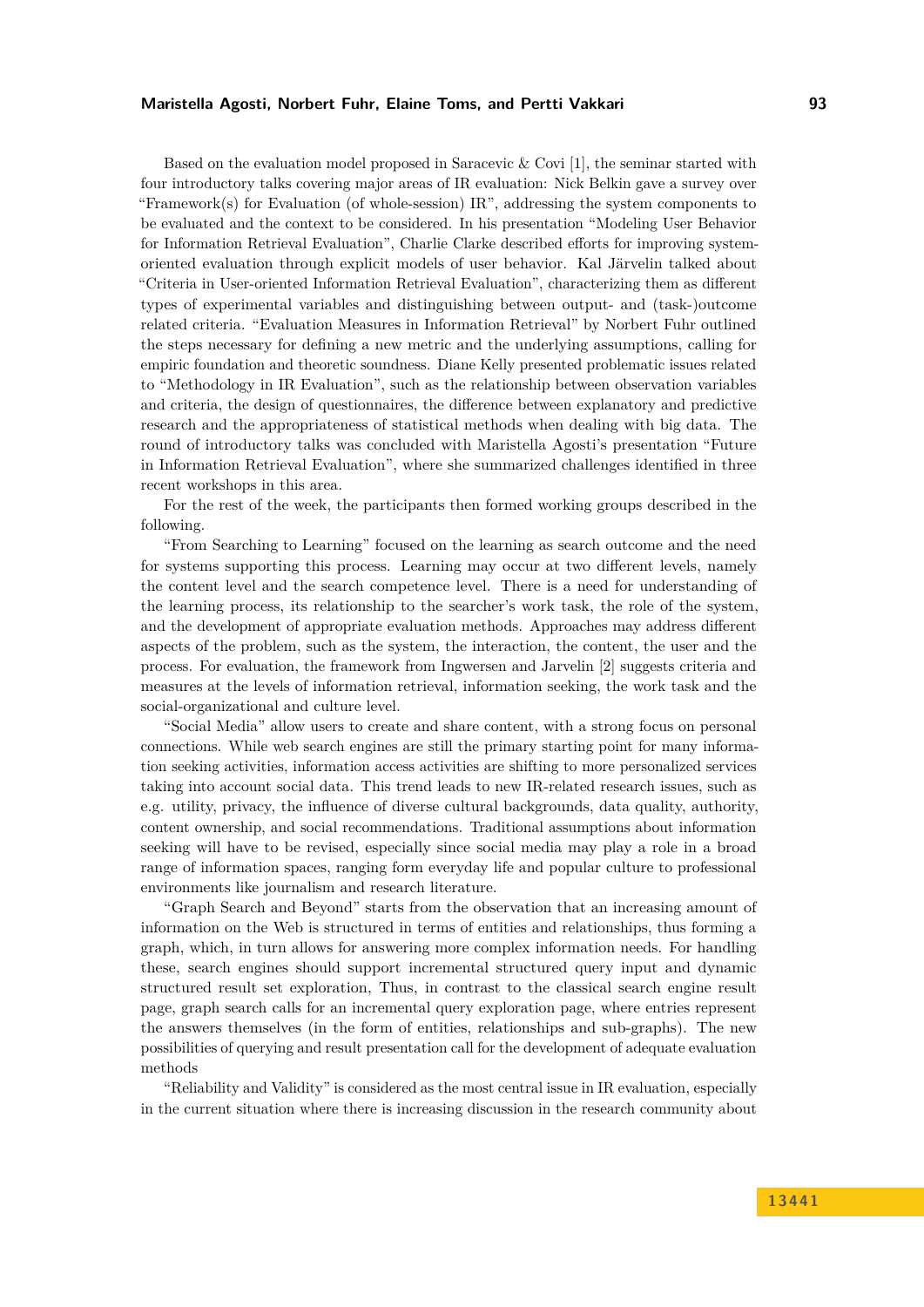reproducibility and generalizability of experimental results. Thus, this working group decided to start the preparation of a book on best practices in IR evaluation, which will cover the following aspects: Basic definitions and concepts, reliability and validity in experimentation, reporting out experiments, failure analysis, definition of new measures and methods, guidelines for reviewing experimental papers.

"Domain Specific Information Retrieval" in specific domains like e.g. in cultural heritage, patents and medical collections is not only characterized through the specifics of the content, but also through the typical context(s) in which this information is accessed and used, which requires specific functionalities that go beyond the simple search interaction. Also, context often plays an important role, and thus should be considered by the information system. However, there is a lack of appropriate evaluation methods for considering contexts and new functions.

"Task-Based IR" typically refers to research focusing on the task or goal motivating a person to invoke an IR system, thus calling for systems being able to recognize the nature of the task and to support the accompanying search process. As task types, we can distinguish between motivating tasks, seeking tasks, and search tasks. Task-based IR approaches should be able to model people as well as the process, and to distinguish between the (task-related) outcome and the (system) output.

"Searching for Fun" refers to the interaction with an information system without a specific search objective, like e.g. online window shopping, watching pictures or movies, or reading online. This type of activity requires different evaluation criteria, e.g. with regard to stopping behavior, dwell time and novelty. Also, it is important to distinguish between system criteria and user criteria, where the latter may be subdivided into process criteria and outcome criteria. A major problem in this area is the design of user studies, especially since the starting points (e.g. casual or leisure needs) are difficult to create under experimental conditions. A number of further issues was also identified.

The working group "The Significance of Search, Support for Complex Tasks, and Searcheraware Information Access Systems" addressed three loosely related challenges. The first topic addresses the definition of IR in the light of the dramatic changes during the last two decades, and the limited impact of our research. The second topic is the development of tools supporting more complex tasks, and their evaluation. Finally, information systems should become more informed about the searcher and the progress in user's task.

"Interaction, Measures and Models" discussed the need for a common framework for user interaction models and associated evaluation measures, especially as a means for achieving a higher degree of reliability in interactive IR experiments. This would allow for evaluating the effect of the interaction and the interface on performance. A possible solution could consist of three components, namely an interaction model, a gain model and a cost model.

Finally, many of the attendees were planning to continue to collaborate on the topics addressed during the seminar since the fruitful discussions were a useful base for future cooperation.

#### **References**

- <span id="page-2-0"></span>**1** Tefko Saracevic, Lisa Covi (2000). Challenges for digital library evaluation. In D. H. Kraft (Ed.), Knowledge Innovations: Celebrating Our Heritage, Designing Our Future. Proceedings of the 63rd Annual Meeting of the American Society for Information Science. Washington, D.C.: American Society for Information Science. pp. 341–350.
- <span id="page-2-1"></span>**2** Peter Ingwersen, Kalervo Järvelin (2005). The Turn: Integration of Information Seeking and Retrieval. In Context. Dortrecht, NL: Springer. ISBN 1-4020-3850-X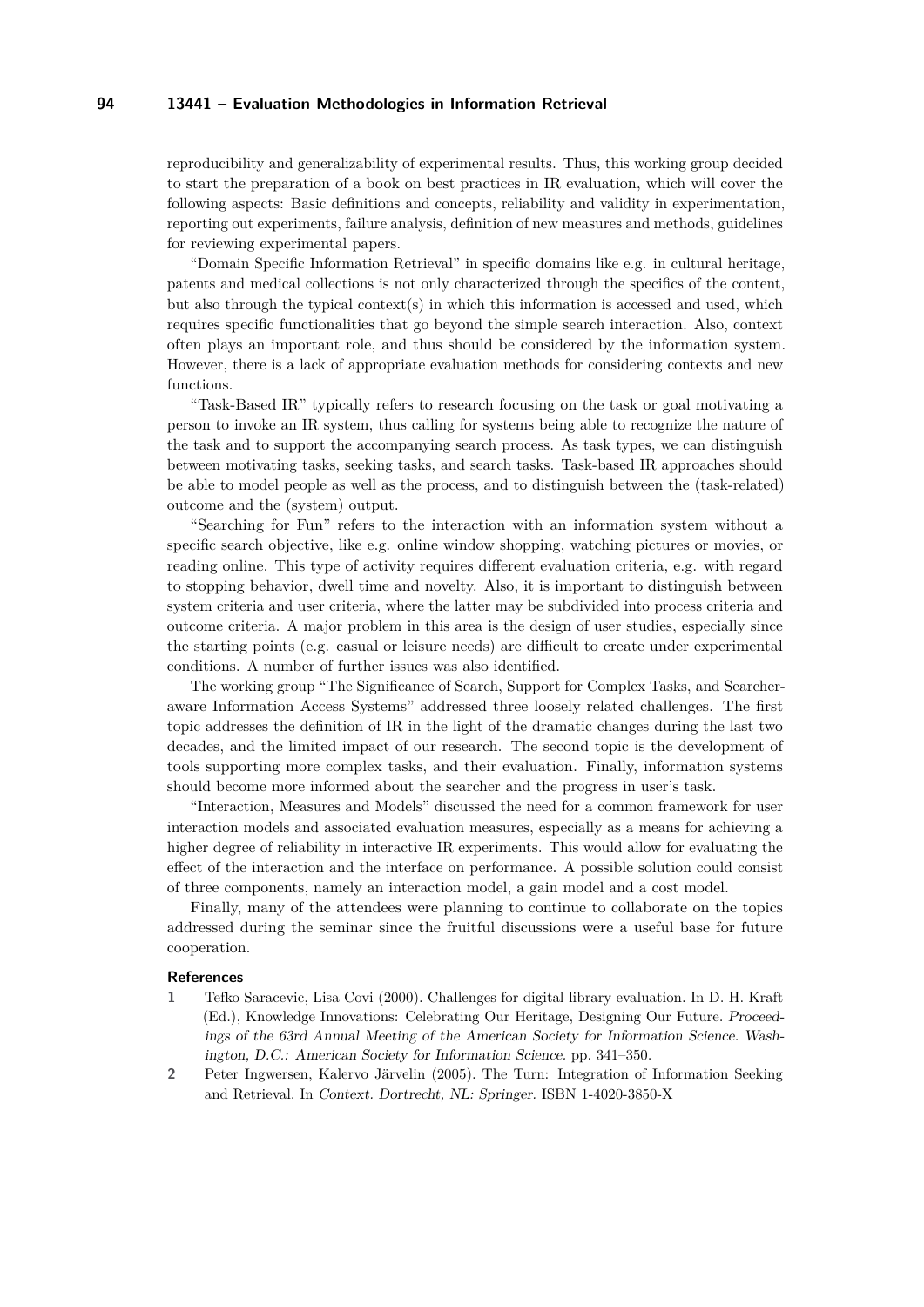# **2 Table of Contents**

| <b>Executive Summary</b><br>Maristella Agosti, Norbert Fuhr, Elaine Toms, and Pertti Vakkari<br>92                                                                                                                                           |
|----------------------------------------------------------------------------------------------------------------------------------------------------------------------------------------------------------------------------------------------|
| <b>Overview of Talks</b>                                                                                                                                                                                                                     |
| A Summary of Homework<br>97                                                                                                                                                                                                                  |
| Framework(s) for Evaluation (of whole $-$ session) IR<br>97                                                                                                                                                                                  |
| Modeling User Behavior for Information Retrieval Evaluation<br>98                                                                                                                                                                            |
| Criteria in User-oriented Information Retrieval Evaluation<br>99                                                                                                                                                                             |
| Evaluation Measures in Information Retrieval                                                                                                                                                                                                 |
| Methodology in IR Evaluation                                                                                                                                                                                                                 |
| Future in Information Retrieval Evaluation                                                                                                                                                                                                   |
| <b>Working Groups</b>                                                                                                                                                                                                                        |
| From Searching to Learning<br>Luanne Freund, Jacek Gwizdka, Preben Hansen, Jiyin He, Noriko Kando, and Soo                                                                                                                                   |
| Social Media<br>Omar Alonso, Ann Blandford, Maarten de Rijke, Norbert Fuhr, Peter Mutschke,                                                                                                                                                  |
| Graph Search and Beyond                                                                                                                                                                                                                      |
| Reliability and Validity – A Guide To Best Practices in IR Evaluation<br>Nicola Ferro, Hideo Joho, Diane Kelly, Dirk Lewandowski, Christina Lioma, Heather<br>O'Brien, Martin Potthast, C.J. Keith van Rijsbergen, Paul Thomas, Vu Tran, and |
| Domain Specific Information Retrieval<br>Maristella Agosti, Floriana Esposito, Ragnar Nordlie, Vivien Petras, and Christa                                                                                                                    |
| Task-Based Information Retrieval<br>Nick Belkin, Kalervo Järvelin, Evangelos Kanoulas, Birger Larsen, Thomas Mandl,                                                                                                                          |
| Searching for fun<br>Ragnar Nordlie, Ann Blandford, Floriana Esposito, Douglas W. Oard, Vivien Petras,                                                                                                                                       |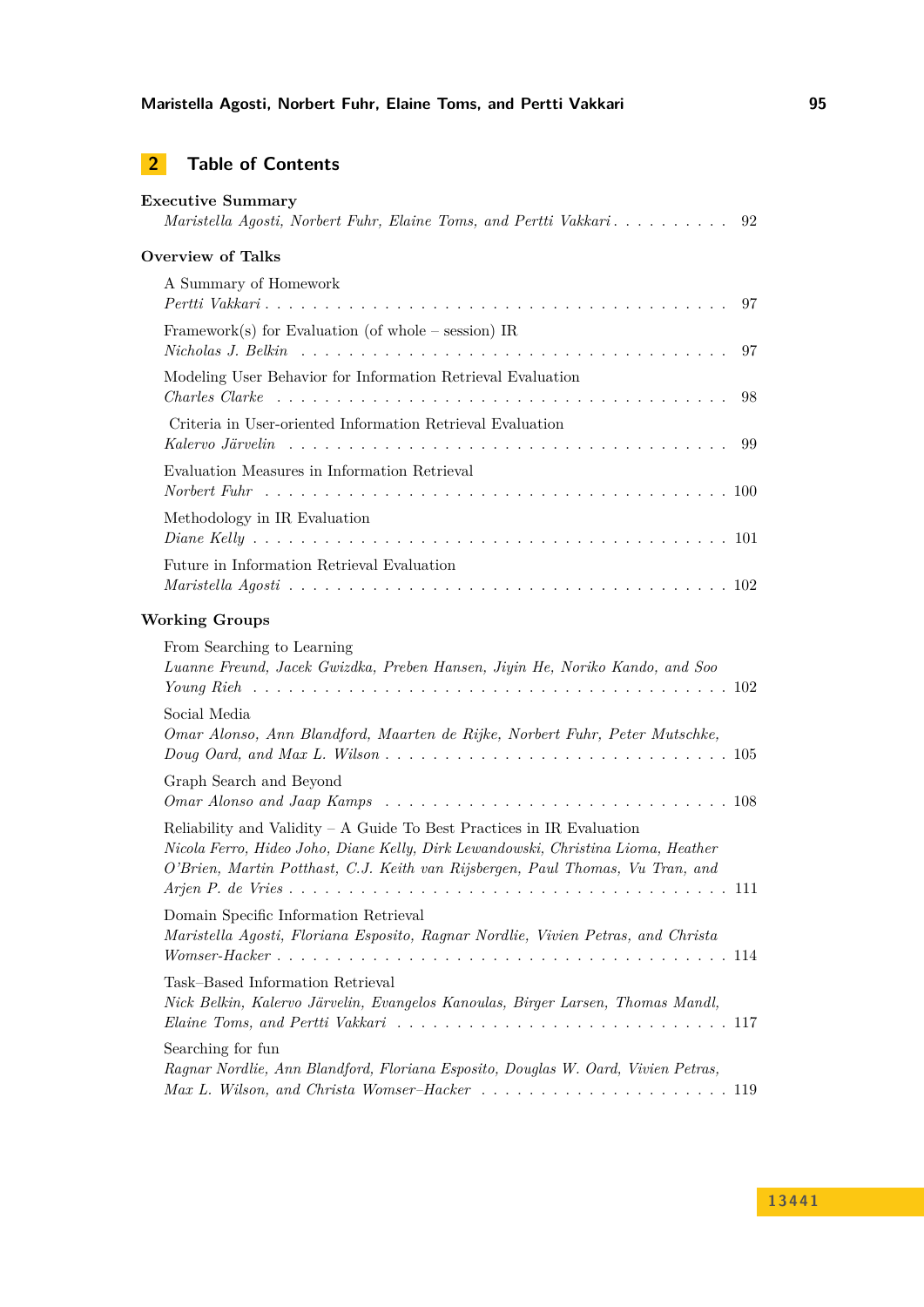| The Significance of Search, Support for Complex Tasks, and Searcher-aware In-           |
|-----------------------------------------------------------------------------------------|
| formation Access Systems                                                                |
|                                                                                         |
| Interaction, Measures and Models                                                        |
| Gianmaria Silvello, Leif Azzopardi, Charlie Clarke, Matthias Hagen, and Robert Villa123 |
|                                                                                         |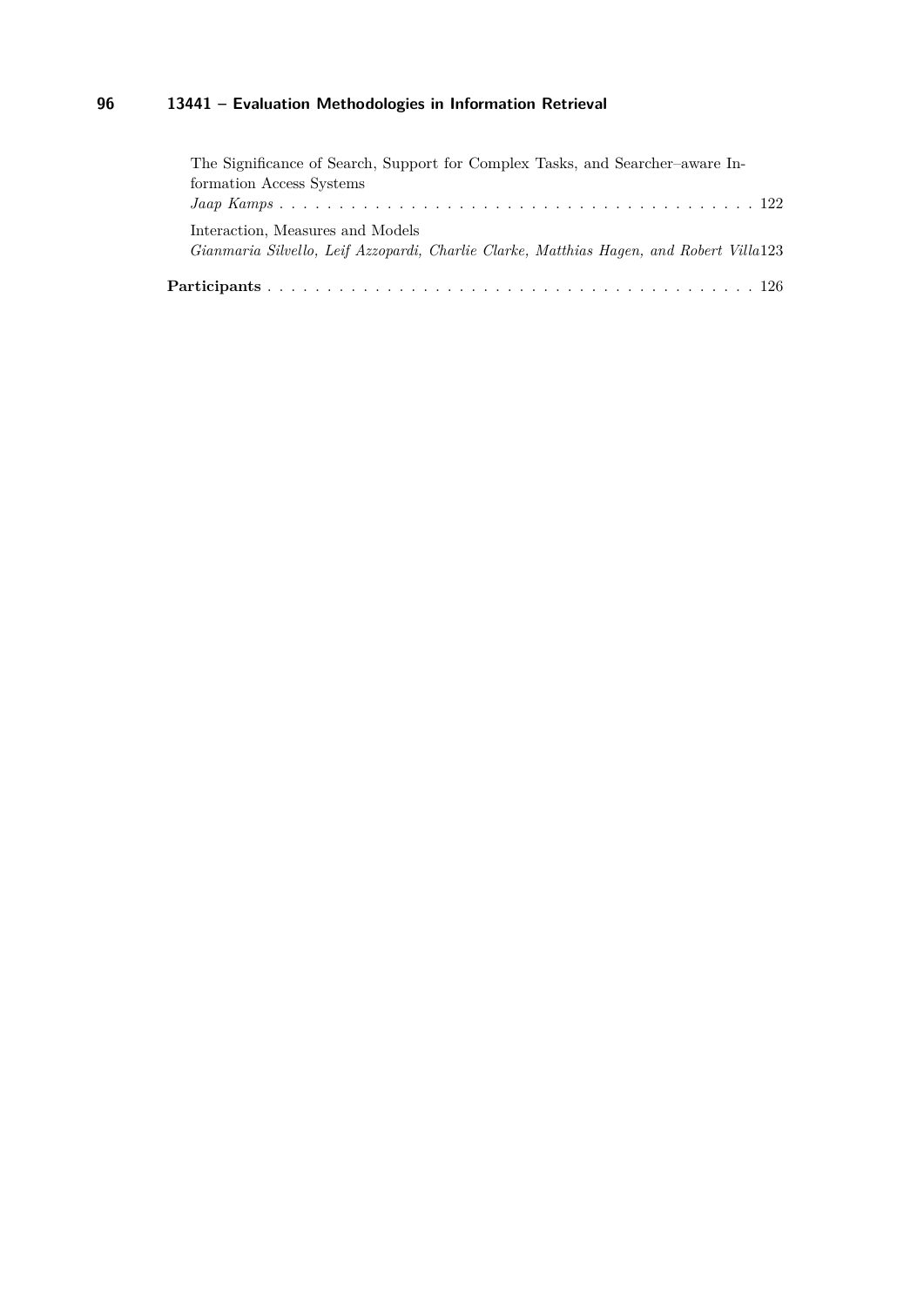<span id="page-5-0"></span>**3 Overview of Talks**

# <span id="page-5-1"></span>**3.1 A Summary of Homework**

*Pertti Vakkari (University of Tampere, FI)*

License  $\textcircled{c}$  [Creative Commons BY 3.0 Unported](http://creativecommons.org/licenses/by/3.0/) license © [Pertti Vakkari](#page-5-1)

The major themes in the issues of IR evaluation methodology are presented. They include 1) Evaluation frameworks, 2) Whole session evaluation and evaluation over sessions, 3) Evaluation criteria: from relevance to utility, 4) User modeling, and 5) Methodology and metrics.

# <span id="page-5-2"></span>**3.2 Framework(s) for Evaluation (of whole – session) IR**

*Nicholas J. Belkin (Rutgers University – New Brunswick, US)*

License  $\textcircled{c}$  [Creative Commons BY 3.0 Unported](http://creativecommons.org/licenses/by/3.0/) license © [Nicholas J. Belkin](#page-5-2)

**Main reference** [T. Saracevic,L. Covi, "Challenges for digital library evaluation," in D. H. Kraft \(Ed.\), Knowledge](T. Saracevic,L. Covi, ``Challenges for digital library evaluation,) [Innovations: Celebrating Our Heritage, Designing Our Future – Proc. of the 63rd Annual Meeting](T. Saracevic,L. Covi, ``Challenges for digital library evaluation,) [of the American Society for Information Science, pp. 341–350, American Society for Information](T. Saracevic,L. Covi, ``Challenges for digital library evaluation,) [Science, 2000.](T. Saracevic,L. Covi, ``Challenges for digital library evaluation,)

This presentation uses the structure proposed by Saracevic and Covi (ti00ti) to discuss the constructs and contexts that could specify framework(s) for evaluation of interactive information retrieval (IR). These constructs and contexts are considered from the point of view of the following overall goal for IR systems in general: The goal of (IR) systems is to support people in resolution of the tasks or goals that led them to engage in information seeking in an IR system, through effective interaction with information objects. I propose the following.

An IR system consists of:

- An information resource
- Methods for organizing and representing IOs
- People who have "information problems"
- $\equiv$ Methods for representing information problems
- Methods for retrieving and presenting IOs in response to information problems
- Methods for supporting interaction of the people and the other components of the IR  $\rightarrow$ system

Most of these elements of the IR system should be evaluated, although some to a greater extent than others. Evaluating information resources is a crucial issue for Web search engines. Evaluating methods for organizing and representing IOs is a classic IR issue. Evaluating people is clearly not our problem, but understanding them is. Methods for evaluating representation of information problems has been ignored, but is increasingly realized as being important. Methods for retrieving and presenting IOs is a classic IR issue, although ideas of presentation have been rather limited.

Saracevic and Covi suggest that systems can be evaluated at Social, Institutional, Individual, Interface, Engineering, Processing and Content levels. It seems likely that the Social level is probably not relevant to IR evaluation; the Institutional level is peripheral; the Individual level is crucial; the Interface level is crucial; the Engineering level is also central;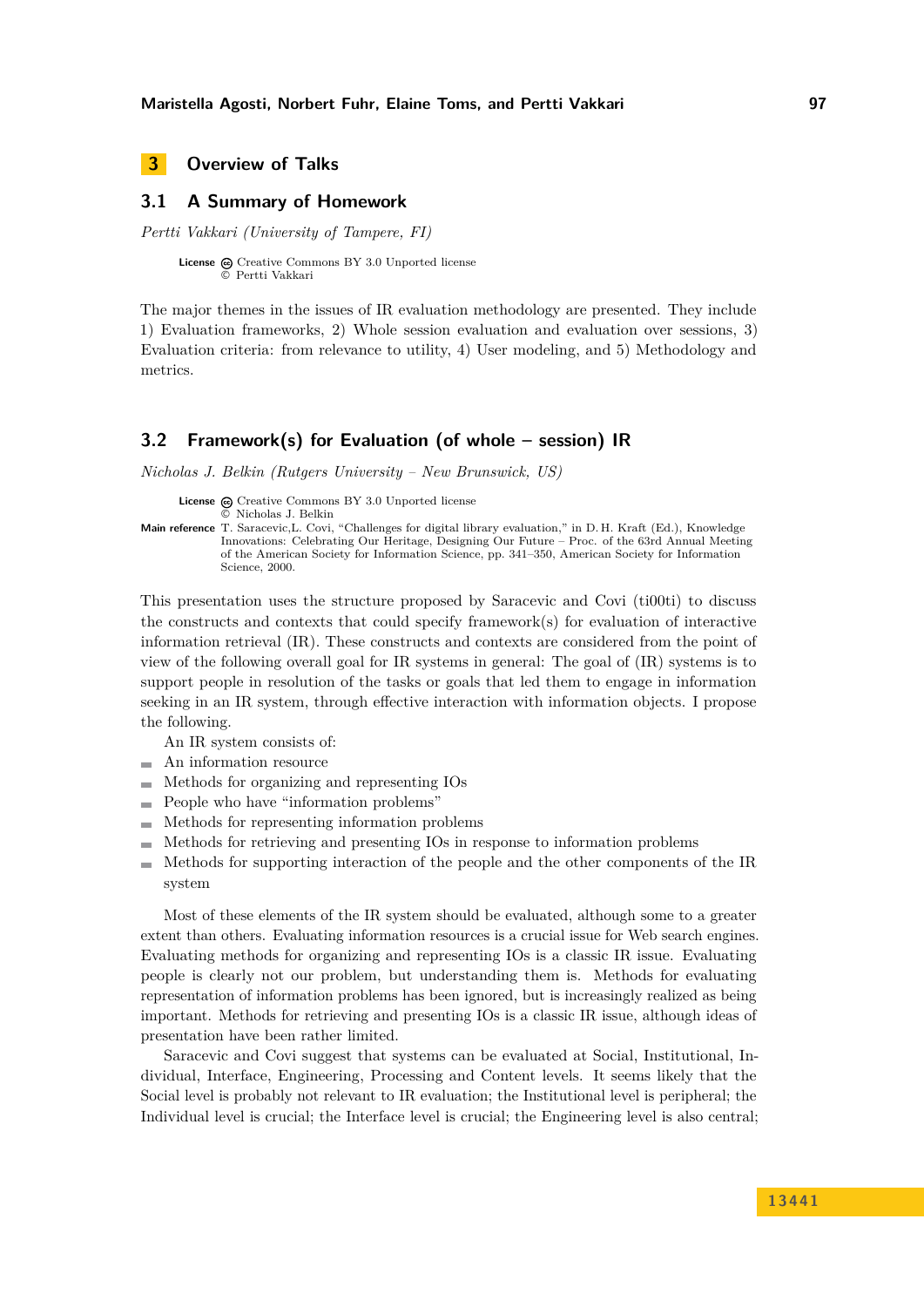the Processing level is crucial, but focuses on two aspects: do algorithms work as intended, and do algorithms do what is intended; Content level needs to be evaluated.

If we construe an information seeking episode as a sequence of different kinds of interactions of the information seeker with information objects, with the various IR techniques (i.e. Methods as above) adapting to support the different interactions, then evaluation of their support can be tailored to the goals of each of the different kinds of interaction.

### <span id="page-6-0"></span>**3.3 Modeling User Behavior for Information Retrieval Evaluation**

*Charles Clarke (University of Waterloo, CA)*

License  $\odot$  [Creative Commons BY 3.0 Unported](http://creativecommons.org/licenses/by/3.0/) license © [Charles Clarke](#page-6-0)

Information retrieval systems may be evaluated through user oriented studies or systemoriented tests. User-oriented studies are based on actual user behavior, including laboratory experiments, A/B testing, and the analysis of interaction logs. Unfortunately, these studies can be expensive, requiring substantial time, money, and data. System-oriented tests, often called batch-style or "Cranfield-style" tests, provide a lost-cost and repeatable alternative. Unfortunately, these tests may be criticized for lacking a clear connection with actual user behavior and preferences, and for reporting results in meaningless units.

This presentation describes various efforts to improve system-oriented testing through the addition of explicit models of user behavior. As a specific example, we examine timebiased gain (TBG). TBG provides a unifying framework for information retrieval evaluation, generalizing many traditional effectiveness measures while accommodating aspects of user behavior not captured by these measures. By using time as a basis for calibration against actual user data, TBG can reflect aspects of the search process that directly impact user experience, including document length, near-duplicate documents, and summaries. Unlike traditional measures, which must be arbitrarily normalized for averaging purposes, TBG is reported in meaningful units, such as the total number of relevant documents seen by the user. TBG also provides a method for incorporating user variance into system-oriented tests. The modeling of user variance is critical to understanding the impact of effectiveness differences on the actual user experience. If the variance of a difference is high, the effect on user experience will be low. By incorporating per-query variance, TBG allows for the measurement of the effect size of differences, which allows researchers to understand the extent to which predicted performance improvements matter to real users. The development of TBG is joint work with Mark Smucker appearing in SIGIR 2012, CIKM 2012 and HCIR 2012.

In addition, the presentation provides an overview of a SIGIR 2013 workshop on Modeling User Behavior for Information Retrieval Evaluation (MUBE 2013). The workshop brought together researchers interested in improving Cranfield-style evaluation of information retrieval through the modeling of user behavior. After two invited talks and ten short paper presentations, the workshop participants brainstormed research questions of interest and formed breakout groups to explore these questions in greater depth. This presentation summarizes some of the important questions raised by the workshop and briefly outlines some resulting research directions for the improvement of information retrieval evaluation. The organization of the workshop was a joint effort with Luanne Freund, Mark Smucker, and Emine Yilmaz.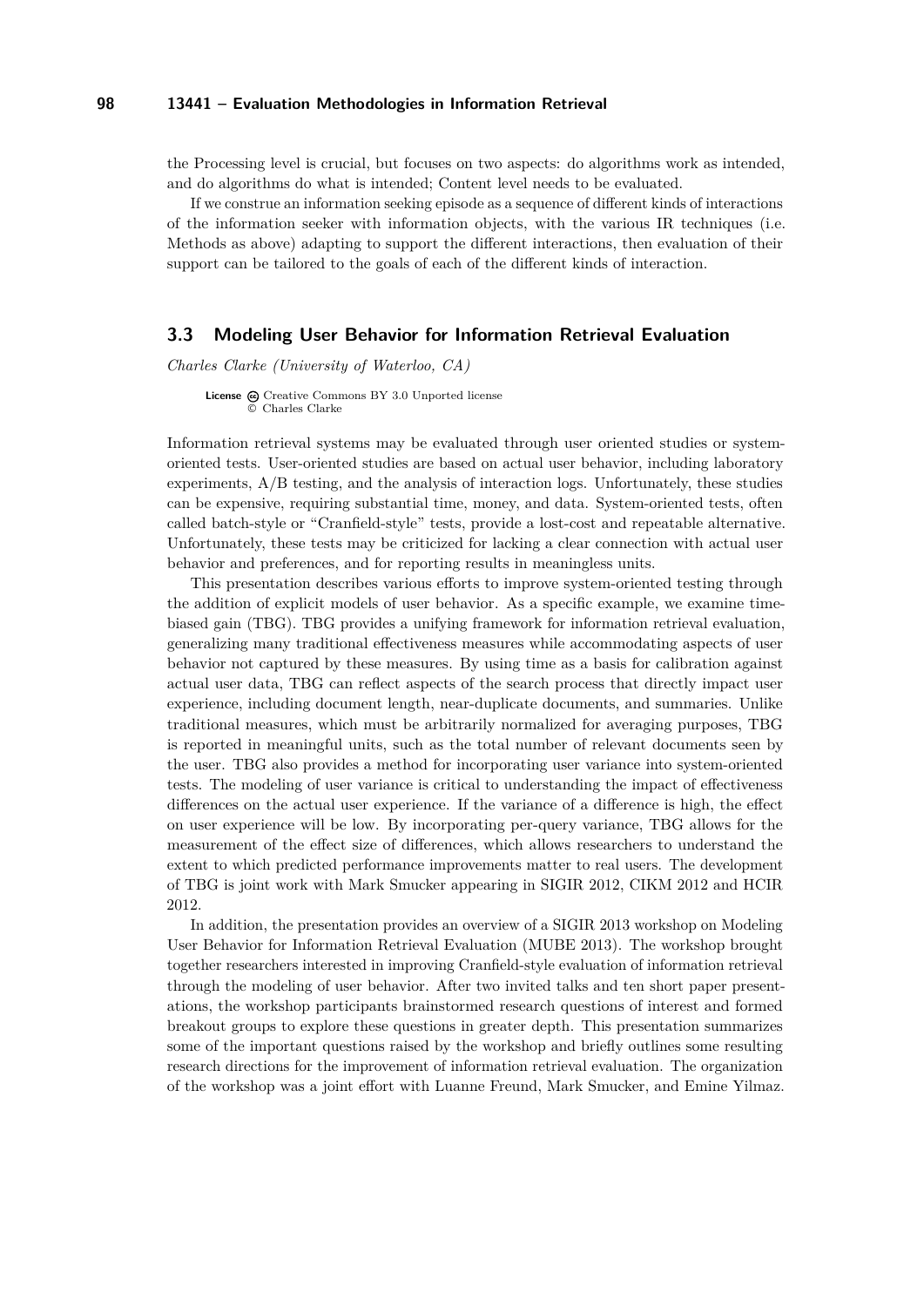# <span id="page-7-0"></span>**3.4 Criteria in User-oriented Information Retrieval Evaluation**

*Kalervo Järvelin (University of Tampere, FI)*

**License**  $\textcircled{c}$  [Creative Commons BY 3.0 Unported](http://creativecommons.org/licenses/by/3.0/) license © [Kalervo Järvelin](#page-7-0)

In the presentation, criteria are the dimensions of evaluation. The presentation discusses research designs where the criteria are used as dependent, independent and controlled variables.

The presentation first discussed nested evaluation frameworks for Information Retrieval (IR) – from a specific IR context to increasingly contexts including the information seeking context, the work task context, and the socio-organizational context. Exemplary evaluation criteria were given for each. It was stressed that if the broader contexts are neglected, there is the risk of sub-optimization in IR system development. It was also pointed out that evaluation and theory development in IR go hand in hand because, on the one hand, evaluation requires a model (a theory) of the system being evaluated and some goal to be achieved and, on the other hand, theory grows in instrumental research (like IR) through evaluation. Evaluation requires experimental designs where the evaluation criteria are used as dependent, independent and controlled variables. This allows evaluation / theory development where the effects of some independent variables are tested on one or more dependent variables.

In a nested evaluation framework, the dependent variables (of a narrow framework) may indirectly affect some dependent variable (of a broader framework) that remains outside the evaluation design. The presentation discussed some experimental evaluation designs. It was underlined, that typically in information retrieval research, especially in test-collection based evaluation studies, the evaluation design is specified such that the dependent variable is the search engine's ranking effectiveness (measured through some metric), and the independent variables consist of document representation and topic methods, and of matching methods for comparing the former. However, the ultimate dependent variable is effective information interaction, and it is often believed that the latter is positively correlated with the former. Alternative experimental designs seek to identify context, searcher and system criteria affecting information access and ultimately effective information interaction. The controlled variables may contain some context variables, searcher variables and/or system variables. The independent variables may belong to the same categories. Ingwersen and Järvelin (2005, Chapter 7) discuss these categories of variables.

Technology alone is insufficient in explaining the effectiveness of interactive IR. In order to develop the technology sensibly we need to understand how technology together with usersin-context produces the desired outcomes in information access and the ultimate benefits (Järvelin 2013). Failing to take context and searchers into account in many study designs may be one reason for the views that IR is not a very theoretical field but rather pragmatic. However, it is exactly more theory that is required to manage the complexity of interactions in IR. Experiments for theory building may be based on test collections and simulation, real-user experiments in test collections, or operational systems evaluations. A study design used in Baskaya & al. (2013) was discussed.

In general, user studies are useful for IR systems development when (1) they inform design or (2) guide design. The former may be based on deliberately incorporating systems variables in the study designs. The latter may be based on identifying user or interaction variables that contribute to the dependent variables AND that may be affected by (future) systems variables. However, user studies may also be useful when there is no instrumental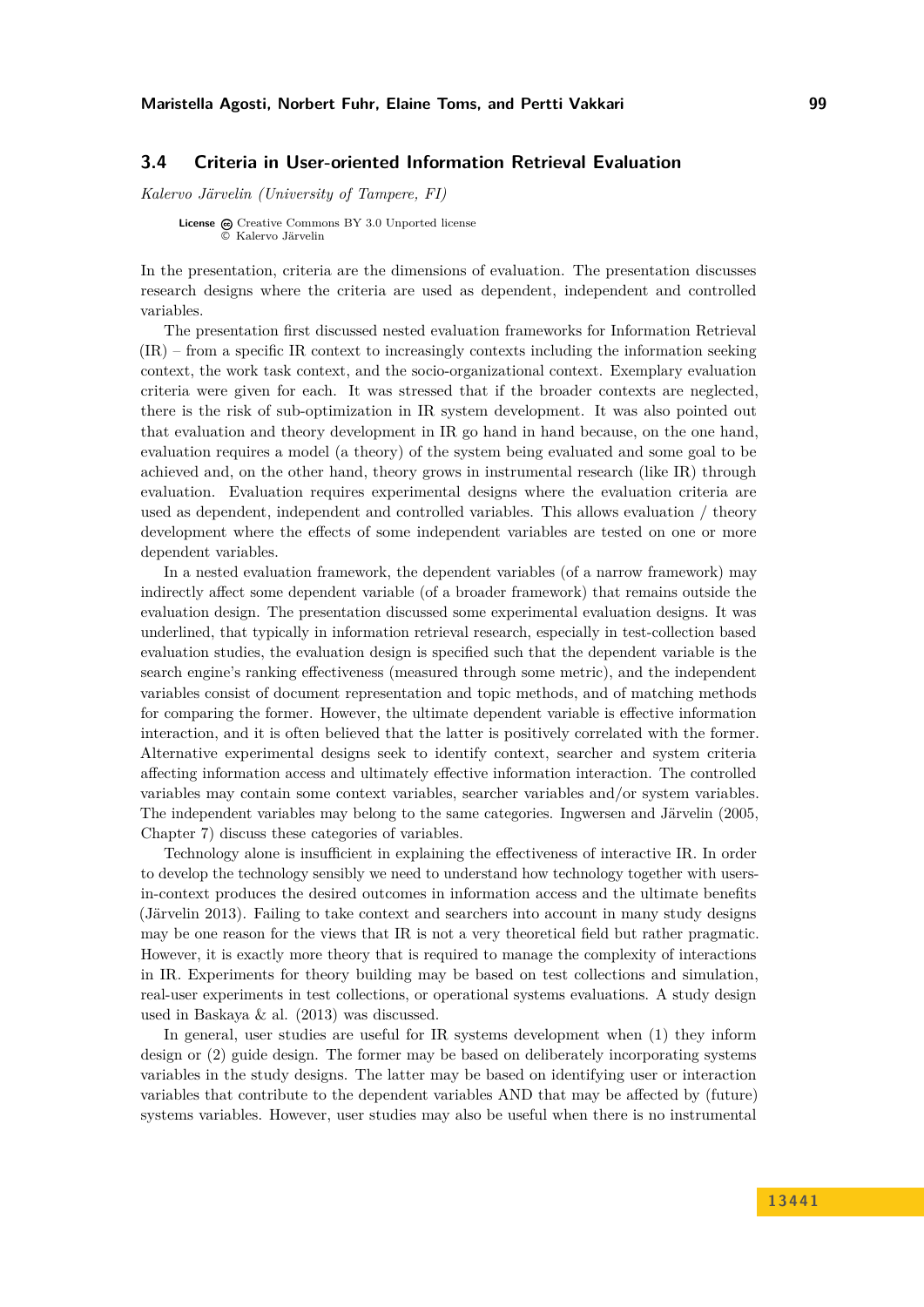(system design) interest. This happens when they focus research on fruitful areas, or help us understand information interaction – in order to later support it.

The ideas presented above are discussed at more depth in the contributions cited below.

#### **References**

- **1** Ingwersen, P. & Järvelin, K. (2005). The Turn: Integration of Information Seeking and Retrieval. In Context. Dortrecht, NL: Springer. ISBN 1-4020-3850-X
- **2** Baskaya, F. & Keskustalo, H. & Järvelin, K. (2013). Modeling Behavioral Factors in Interactive Information Retrieval. In: He, Q. & al. (Eds.). Proceedings of the 22nd International Conference on Information and Knowledge Management (CIKM 2013), Burlingame, CA, Oct 27 – Nov 1, 2013. New York, NY: ACM Press, pp. 2297–2302. doi>10.1145/2505515.2505660
- **3** Järvelin, K. (2007). An Analysis of Two Approaches in Information Retrieval: From Frameworks to Study Designs. Journal of the American Society for Information Science and Technology (JASIST) 58(7): 971–986.
- **4** Järvelin, K. (2013). User-Oriented Evaluation in IR. In: Agosti, M. & al. (eds.), PROMISE Winter School 2012, Heidelberg: Springer, Lecture Notes in Computer Science vol. 7757, pp. 86–91.
- **5** Järvelin, K. (2011). Evaluation. In: Ruthven, I. & Kelly, D. (eds.), Interactive Information Seeking, Behaviour and Retrieval. London, UK: Facet Publishing, pp. 113–138. ISBN: 978- 1-85604-707-4
- **6** Järvelin, K. (2009). Explaining User Performance in Information Retrieval: Challenges to IR evaluation. In: L. Azzopardi & al. (Eds.), Proceedings of the 2nd International Conference on the Theory of Information Retrieval. 2009, Heidelberg: Springer, Lecture Notes in Computer Science vol. 5766, pp. 289–296.

# <span id="page-8-0"></span>**3.5 Evaluation Measures in Information Retrieval**

*Norbert Fuhr (Universität Duisburg-Essen, DE)*

License  $\textcircled{e}$  [Creative Commons BY 3.0 Unported](http://creativecommons.org/licenses/by/3.0/) license © [Norbert Fuhr](#page-8-0)

There is a wide variety of IR measures, but many of them are defined in an ad-hoc way, Basically, the definition of a new metric should consist of the following steps:

- $\blacksquare$  Starting from the chosen criterion, assume a specific user behavior (e.g. stopping after a certain number of relevant documents)
- $\blacksquare$  Define preferences (e.g. the smaller the number of documents seen, the better).
- Define the basic metric obeying the preferences (e.g. precision).
- Furthermore, one can assume a user population, and compute a weighted average of the metric values according to this population (e.g., for average precision, it is assumed that at each relevant document, the same number of users stops).
- Finally, for getting a single result for a set of queries or sessions, an aggregation method has to be chosen (e.g. arithmetic mean).

Many of the current metrics suffer from a number of weaknesses

 $\blacksquare$  The underlying assumptions are not made explicit and/or lack lack empiric foundation (e.g. for mean average precision, Robertson 2008 reconstructed the underlying assumptions; moreover, the assumption of a uniform distribution of users over the possible stopping points seems unrealistic).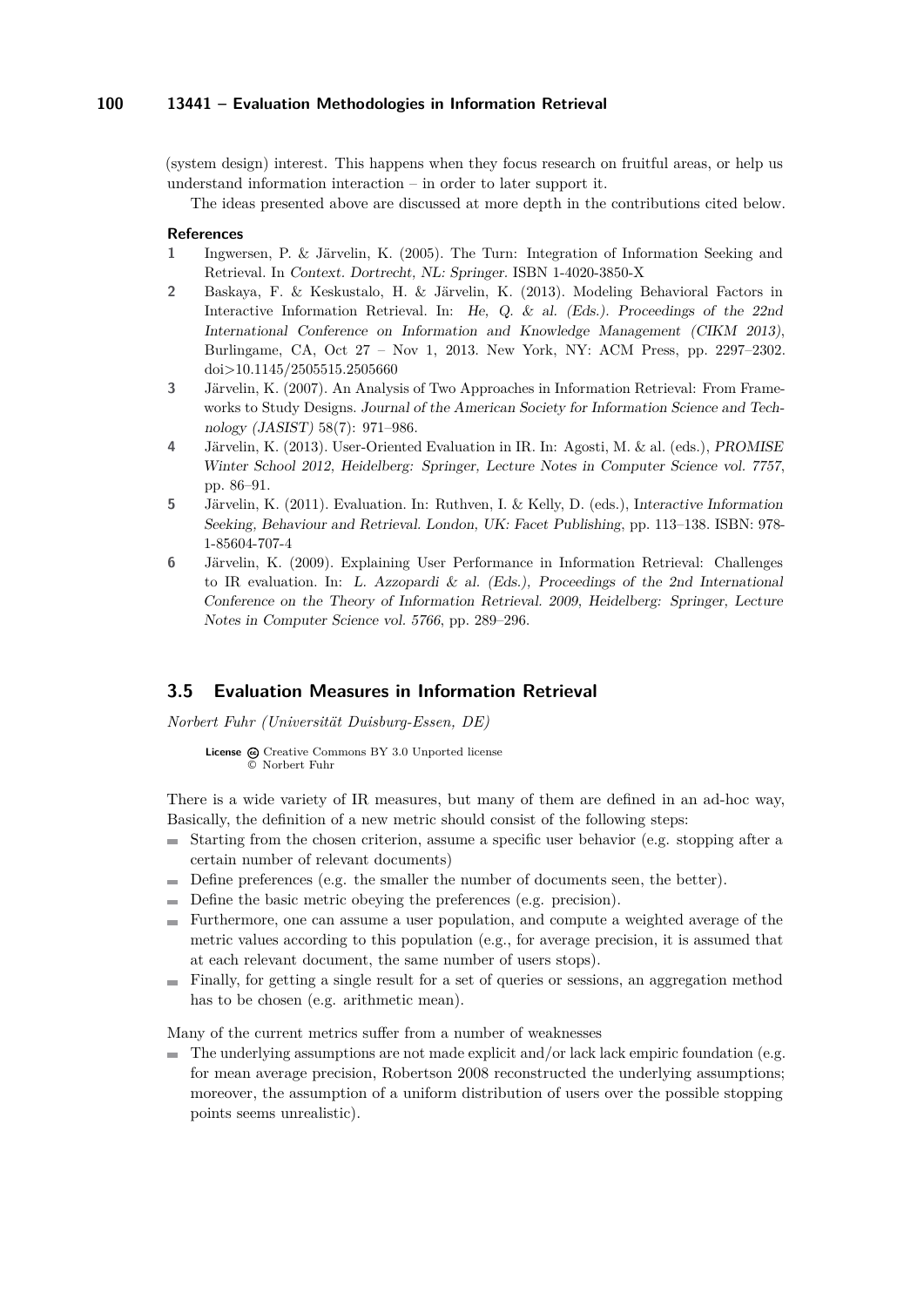$\blacksquare$  They have theoretic flaws (e.g., reciprocal rank can hardly be seen as interval-scaled, which, however, is a prerequisite for computing mean values).

Based on these observations, one can formulate a number of requirements for the development of new metrics. They should

- allow for more complex user behavior (beyond going through a linear list),  $\rightarrow$
- be able to consider more complex benefits, (like e.g. dependency between documents, or a user searching for fun would like to be entertained all the time),
- have a proper empiric foundation (e.g. with respect to the stopping behavior of a user population),
- be theoretically sound by complying to the fundamentals of measurement theory as well  $\sim$ as to basic axioms.

#### **References**

- **1** Luca Busin, Stefano Mizzaro: Axiometrics: An Axiomatic Approach to Information Retrieval Effectiveness Metrics. ICTIR 2013:8
- **2** Stephen Robertson, A new interpretation of average precision, Proc. SIGIR 2008, pp. 689– 690
- **3** Warren S. Sarle: Measurement Theory: Frequently asked questions. Disseminations of the International Statistical Applications Institute, 4th edition, 1995, Wichita: ACG Press, pp. 61–66. Revised March 18, 1996.

# <span id="page-9-0"></span>**3.6 Methodology in IR Evaluation**

*Diane Kelly (University of North Carolina – Chapel Hill, US)*

License  $\textcircled{c}$  [Creative Commons BY 3.0 Unported](http://creativecommons.org/licenses/by/3.0/) license © [Diane Kelly](#page-9-0)

This talk presents several potentially problematic issues related to evaluation methodology in IR evaluation. The distinction between methodology and methods is made, and questions regarding typical measurement practices, including the convenient practices of associating available and easily obtainable signals (e.g., dwell time) with a number of different constructs (e.g., usefulness, relevance, engagement) without clearly or formally developing a measurement model, and the ad-hoc development of questionnaire items to assess user experience, are raised. A standard psychometric theory is presented, along with a set of steps in which one might engage to create a valid and reliable measure. The talk then examines the differences between explanatory and predictive research and issues related to sample size, power analysis and effect size. A recent study, which questions the appropriateness of some statistical methods to the analysis of big data, is reviewed. The talk closes with some questions to guide workshop discussions about methodology in IR evaluation.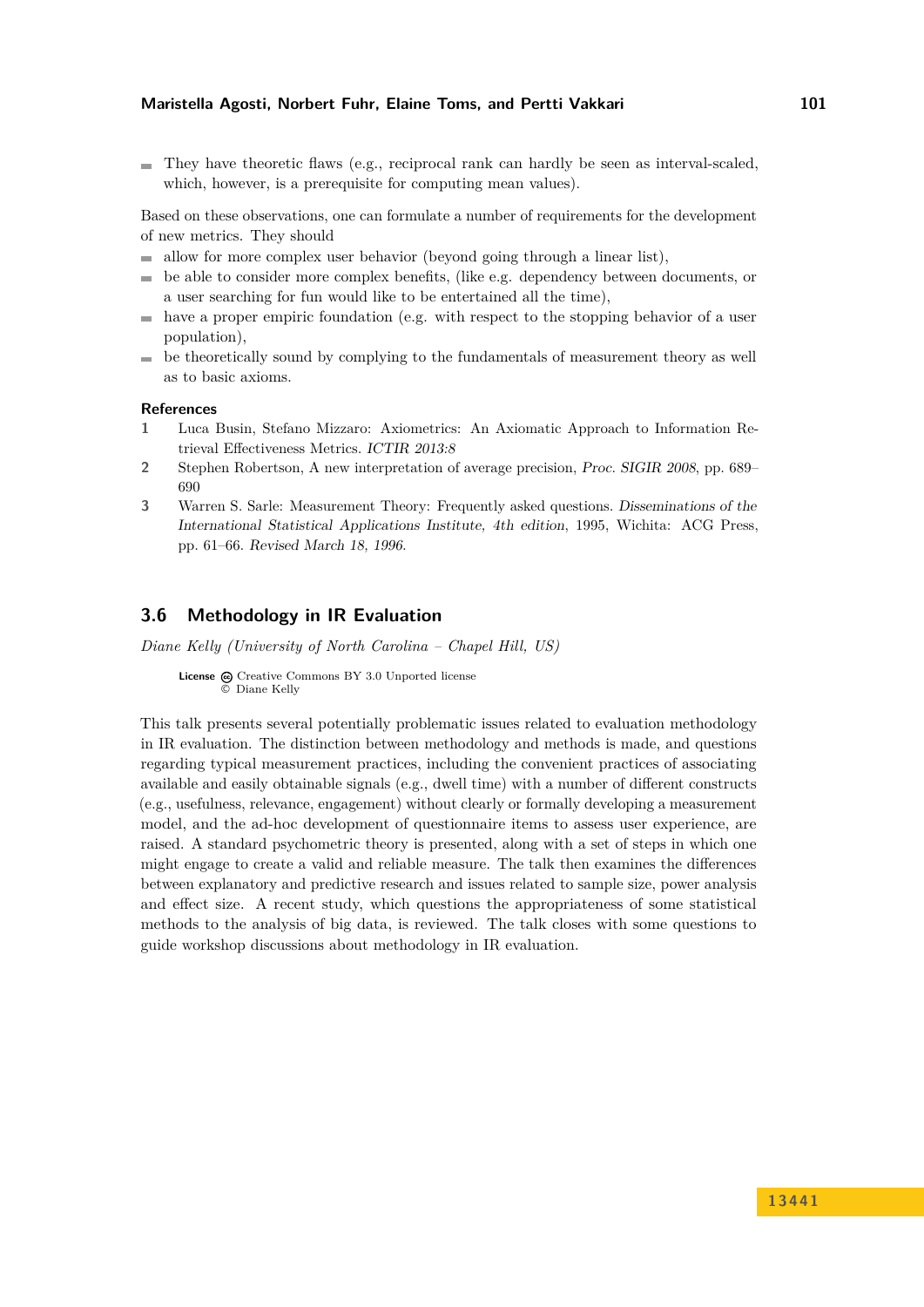# <span id="page-10-0"></span>**3.7 Future in Information Retrieval Evaluation**

*Maristella Agosti (University of Padova, IT)*

**License**  $\textcircled{e}$  [Creative Commons BY 3.0 Unported](http://creativecommons.org/licenses/by/3.0/) license © [Maristella Agosti](#page-10-0)

The talk has presented some new challenges in Information Retrieval Evaluation that have been identified thanks to the CULTURA project [\(http://www.cultura-strep.eu/\)](http://www.cultura-strep.eu/), the SIGIR 2013 workshop on Exploration, navigation and retrieval of information in cultural heritage (ENRICH 2013, [http://www.cultura-strep.eu/events/enrich-2013\)](http://www.cultura-strep.eu/events/enrich-2013), and the PROMISE Retreat on Prospects and Opportunities for Information Access Evaluation (Brainstorming workshop held on May 30–31, 2012, Padua, Italy). In fact relevant aspects of the CULTURA project and environment together with ENRICH 2013 and the PROMISE Retreat Report give examples of evaluation challenges that need to be addressed in the next future.

#### **References**

- **1** S. Lawless, M. Agosti, P. Clough, O. Conlan. Exploration, navigation and retrieval of information in cultural heritage: ENRICH 2013. Proc. of the 36th ACM SIGIR Conf. on Research and Development in Information Retrieval (SIGIR 2013). ACM, New York, USA, page 1136
- **2** PROMISE Retreat Report on Prospects and Opportunities for Information Access Evaluation. Brainstorming workshop, May 30–31, 2012, Padua, Italy

# <span id="page-10-1"></span>**4 Working Groups**

# <span id="page-10-2"></span>**4.1 From Searching to Learning**

*Luanne Freund (University of British Columbia – Vancouver, CA), Jacek Gwizdka (University of Texas – Austin, US), Preben Hansen (Stockholm University, SE), Jiyin He (CWI – Amsterdam, NL), Noriko Kando (National Institute of Informatics – Tokyo, JP), Soo Young Rieh (University of Michigan – Ann Arbor, US)*

License  $\textcircled{c}$  [Creative Commons BY 3.0 Unported](http://creativecommons.org/licenses/by/3.0/) license © [Luanne Freund, Jacek Gwizdka, Preben Hansen, Jiyin He, Noriko Kando, and Soo Young Rieh](#page-10-2)

Search systems to date have been viewed more as tools for the retrieval of content to satisfy information needs, than as environments in which humans interact with information content in order to learn. However, as full-text, information rich search systems become the norm, there is growing recognition of the importance of learning as a search outcome and of the need to provide support for it (Allan et. al., 2012). This is particularly true for environments in which learning is an acknowledged priority, such as collaborative, workplace, and academic search, but learning may also be an important general outcome of search that is not wellserved by the drive for ever-greater customization and efficiency. In order to design systems that support learning, we need to investigate when and how learning occurs and develop reliable methods and measures to assess learning through search.

### **4.1.1 Concepts**

Search provides an opportunity for learning on multiple levels, which should be distinguished in order to develop appropriate assessment tools. The primary level relates to learning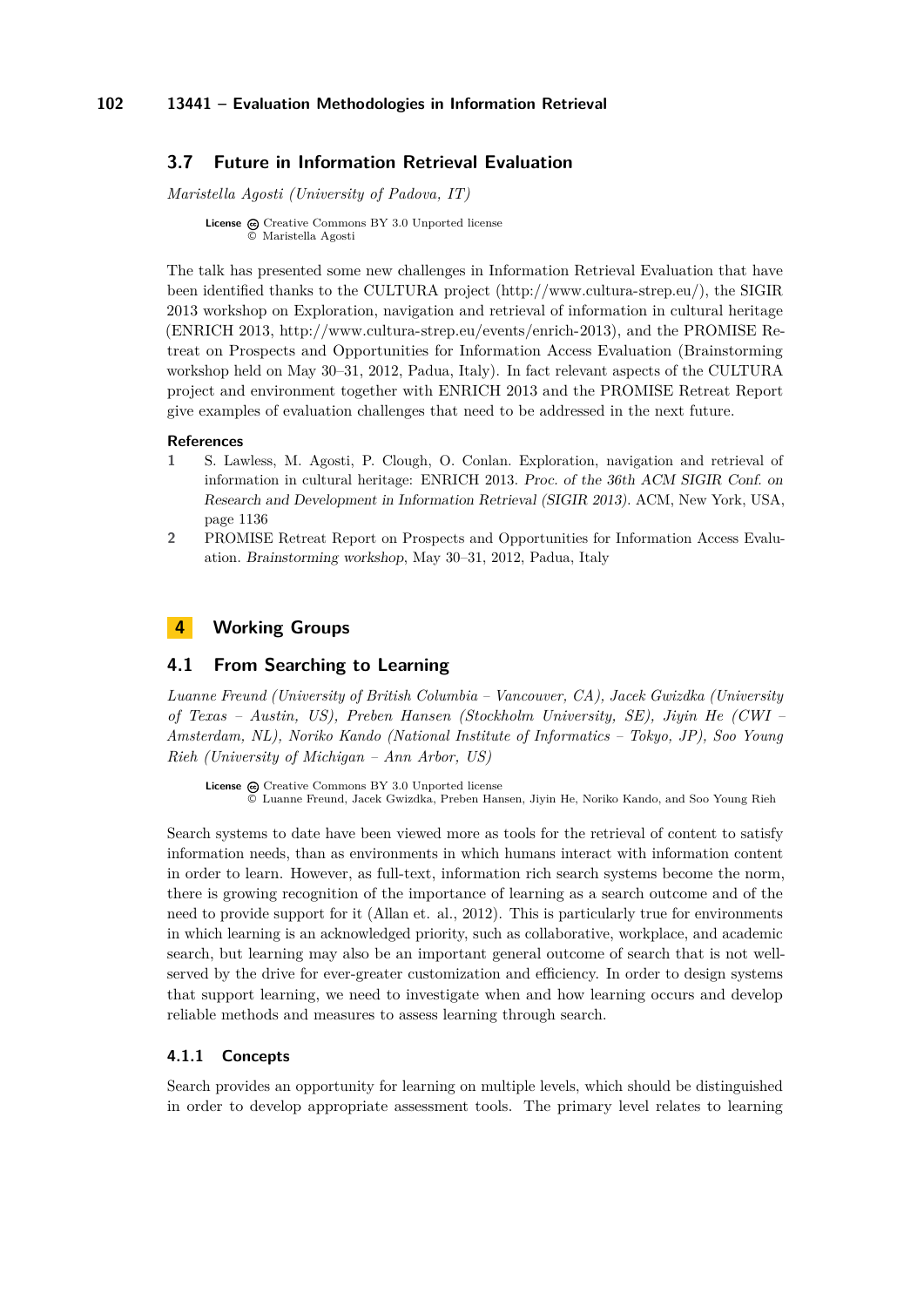### **Maristella Agosti, Norbert Fuhr, Elaine Toms, and Pertti Vakkari 103**

about the content being searched, which may include acquiring subject knowledge and/or an understanding of the searcher's problem space in relation to the content. At a secondary level, the searcher may also learn about the search system and develop search skills and competencies. Searching may also provide opportunities to learn about oneself and about society through the lens of the content searched. While only a few studies exist that focus on search as learning (Jansen, Booth, & Smith, 2009; Wilson & Wilson, 2013), there is a substantial literature on relevant concepts and frameworks of learning (e.g. Bloom et al, 1956; Kaptelenin & Nardi, 2006; Kintsch, 1998). Across these frameworks, learning is characterized in diverse ways, including learning as knowledge acquisition, learning as sense-making, learning as interpreting, and learning as synthesizing (Säljö 1979; Smith, 2013). Given the breadth of approaches to learning, researchers seeking to assess search as learning need to be explicit about the theoretical framework employed.

### **4.1.2 Issues**

Some of the key issues related to the evaluation of search as learning are:

- $\quad \blacksquare$  How does learning occur through search?
- How does the learning process fit into the searcher's broader Work Task?  $\rightarrow$
- Which system functionalities, components and features of search systems influence learning  $\overline{a}$ outcomes?
- What signals are indicators of learning?  $\sim$
- What are appropriate methods and measures?  $\sim$
- Can methods be imported from other fields (learning science, education, cognitive science)?
- Can these incorporated into a methodology to understand the learning process?

### **4.1.3 Approaches**

When approaching the area of search as learning, we may take different viewpoints and look at the problem from different dimensions. Possible approaches could be:

*System* – How do information access systems including IR systems and tools facilitate learning? When building IR systems, functionalities that support learning should be considered. *Interaction* – How can we design systems that support subject learning? At this dimension, aspects from interactive IR, HCI and Interaction design could be used. How can a system assess the knowledge state of the user? Interaction with content: *Search trails* – predefined trails through content to optimize the searcher learning experience. *Information/resources* – For example, we may prioritize novel content and how to manipulate the quality, quantity of results. The informativeness of the information may be considered. *User* – Several aspects of searchers' knowledge and status are related: how to use the IR system; search strategies and tactics; domain knowledge; task knowledge; socio-cultural background; reading and comprehension ability; ability to conceptualize and integrate; ability to information use *Process* – the learning process need to be acknowledged and taken into account. For example: *Session track research* – that focuses on how systems information should be displayed over the course of a session, depending on the user learning. (e.g.Bates: Berry-picking model). Furthermore, search as learning is just one component of the whole learning process and thus contextual aspects need to be considered.

#### **4.1.4 Measures**

Ingwersen and Järvelin provide a conceptual framework for interactive IR evaluation (2005). Based on the framework, learning can occur across the process of search and as an outcome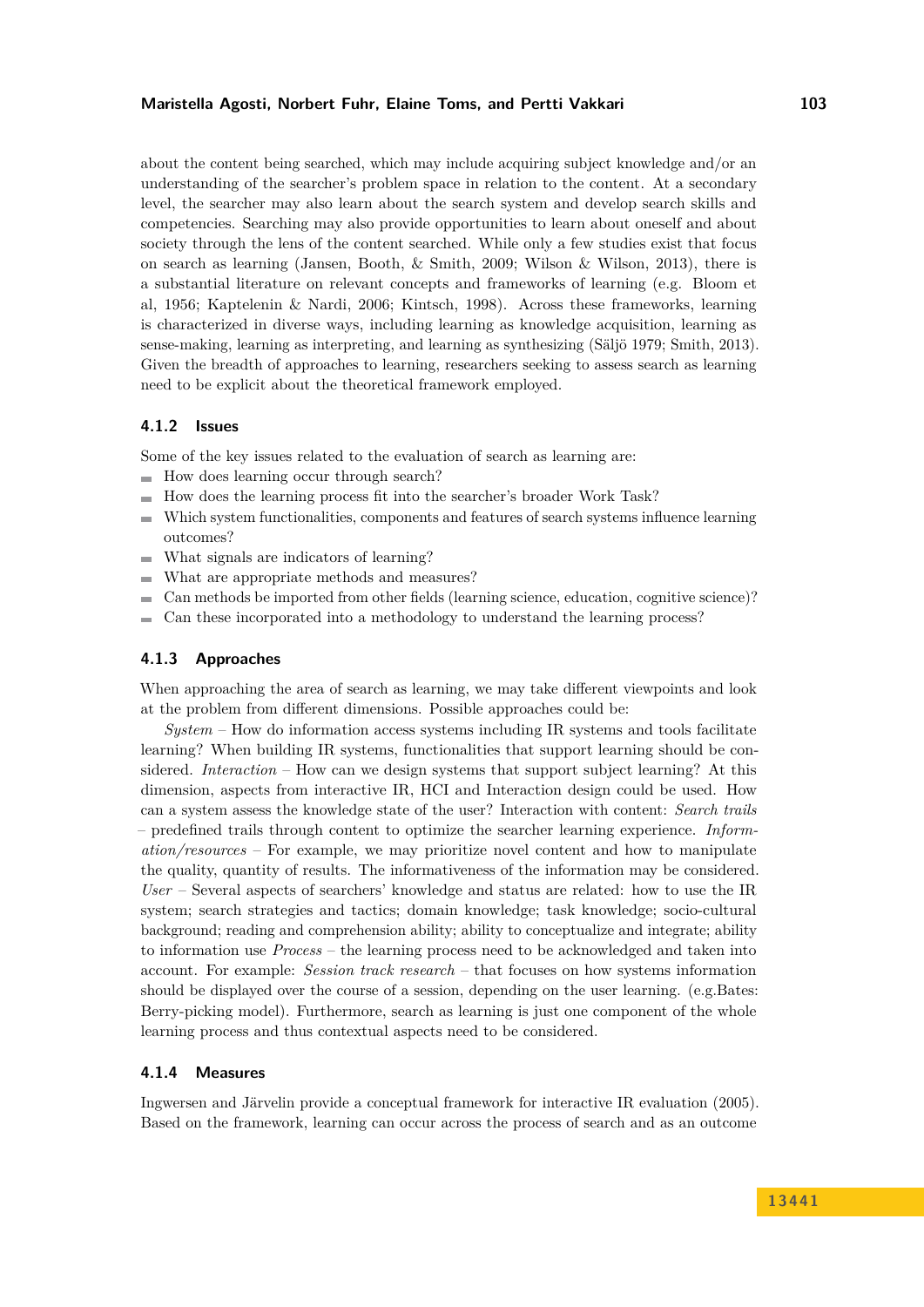of the search at all four levels. Corresponding measures at each level need to be defined. Table 1 identifies some indicators of learning that could be considered.

*Information retrieval Level – Criteria and measures* Patterns of query formulation and reformulation, query length, term and terminological variety; number of documents viewed, saved, and downloaded; number of documents assessed and time spent on assessing; pace of interaction, informativeness measures.

*Information seeking Level – Criteria and measures* Diversity of information seeking strategies; depth, breath, and richness of searchers' understanding of the subject area; searchers' knowledge level and confidence; comprehension test scores  $(T/F,$  summary writing), interaction metrics (annotation, notes, writing); searchers' cognitive load, mental workload, affect (happiness, frustration, engagement).

*Work Task Level – Criteria and Measures* Amount, quality, diversity of the outputs of the searcher's work task, e.g., work report, essay, and decisions made.

*Social-organizational and culture Level – Criteria and Measures* Success of the organization or social unit, job satisfaction, job promotion, evidence of lifelong learning

#### **4.1.5 Methods**

There are a wide range of data collection methods from diverse academic disciplines that could be applied in order to evaluate learning through searching. For example, transaction logs, eye-tracking, think-aloud, observation, self-reports, and interviews could be used. Some methods could be domain- and content-specific, while others are more generic. Methods developed from learning sciences (LS) could provide a useful toolbox. These include preand post- tests using instruments such as multiple-choice tests, domain-term lists, concept mapping, essays, comprehension tests, and text understanding measures (sentence verification tasks (SVT), Salmeron et al. 2010).

### **4.1.6 Conclusion**

This summary report aims at providing an initial outline of frameworks and approaches to the evaluation of learning in the context of search in order to better understand how learning takes place and to inform the design of interactive information systems to better support people learning.

### **References**

- **1** Allan, J., Croft, B., Moffat, A., and Sanderson, M. (2012). Frontiers, challenges, and opportunities for information retrieval: Report from SWIRL 2012 the second strategic workshop on information retrieval in Lorne. SIGIR Forum 46:1 (May 2012), pp. 2–32, ACM Press, New York, NY, USA. [http://doi.acm.org/10.1145/2215676.2215678](http://doi.acm.org/10.1145/2215676.2215678 )
- **2** Bloom, B. S., Englehard, E., Furst, W., & Krathwohl, D. R. (1956). Taxonomy of educational objectives: The classification of educational goals. New York: McKay.
- **3** Jansen, B. J., Booth, D., Smith, B. (2009). Using the taxonomy of cognitive learning to model online searching. Information Processing and Management, 45, pp. 643–663.
- **4** Kaptelinin, V. and Nardi, B. (2006). Acting with Technology: Activity Theory and Interaction Design. Cambridge: MIT Press.
- **5** Kintsch, W. (1998) Comprehension: A paradigm for cognition. New York: Cambridge University Press.
- **6** Säljö, R. (1979). Learning in the learner's perspective. I. Some common-sense conceptions, Reports from the Institute of Education, University of Gothenburg, 76.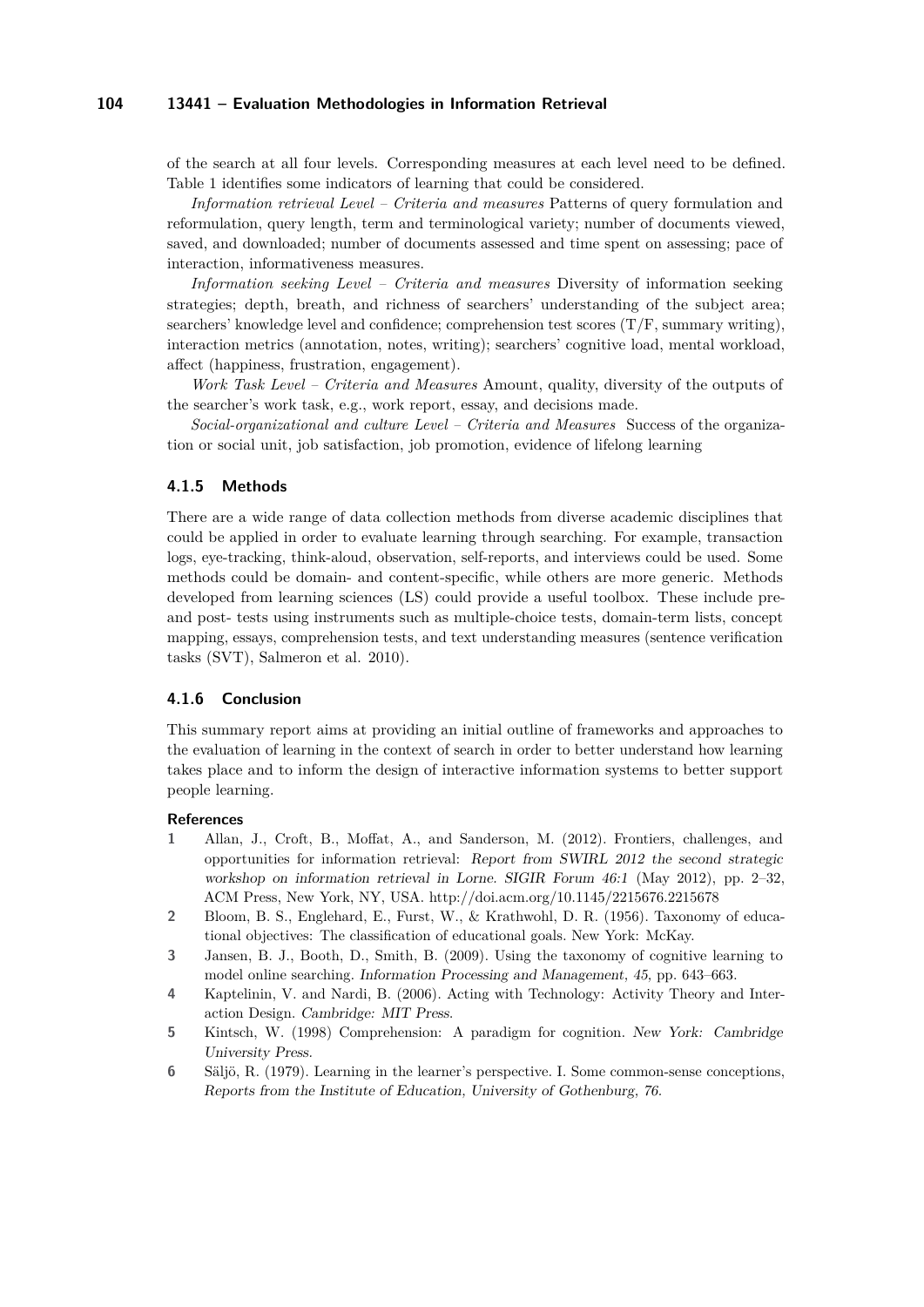- **7** Salmeron, L., Gil, L., Braten, I., & Stromso, H. (2010). Comprehension effects of signalling relationships between documents in search engines. Computers in Human Behavior, 26(3), pp. 419–426. [doi: 10.1016/j.chb.2009.11.013.](http://dx.doi.org/10.1016/j.chb.2009.11.013)
- **8** Smith, M. K. (2003). Learning theory, in Encyclopedia of Informal Education. [http://infed.](http://infed.org/mobi/learning-theory-models-product-and-process/) [org/mobi/learning-theory-models-product-and-process/.](http://infed.org/mobi/learning-theory-models-product-and-process/) Retrieved:October 31, 2013.
- **9** Wilson, M. J. and Wilson, M. L. (2013). A comparison of techniques for measuring sensemaking and learning within participant-generated summaries, Journal of the American Society for Information Science and Technology, 64(2), pp .291–306.

# <span id="page-13-0"></span>**4.2 Social Media**

*Omar Alonso (Microsoft Research – Mountain View, US), Ann Blandford (University College London, GB), Maarten de Rijke (University of Amsterdam, NL), Norbert Fuhr (Universität Duisburg–Essen, DE), Peter Mutschke (GESIS – Köln, DE), Doug Oard (University of Maryland – College Park, US), Max L. Wilson (University of Nottingham, GB)*

# **4.2.1 Introduction**

Social media refers to the interaction among people who share different types of information in a particular Internet service. When researchers and practitioners invoke social media, it is usually in the context of social networks like Facebook or Twitter.

All these services have a strong focus on personal connections (e.g., friends, followers) and on user-generated content that is shaped at least in part by those social connections. The use of people to create and enhance content is not new, Wikipedia being but one less "social" example. Having said that, social media has a strong focus on personalization: you are the query.

While search engines like Google and Bing receive millions of queries per day, information dissemination and consumption is also a prominent feature of services with a focus on social characteristics. This phenomenon is changing the landscape of how users access and share information. With users multi-tasking between different information services to get what they are looking for, there is an increased interest to incorporate, to some extent, social data into well-established services. For example, Bing introduced the annotations of Web links with social connections from Facebook, and Google implemented a similar feature using Google+.

Given the huge adoption of social media, what are the implications for the IR community? How do we evaluate the contribution of social data for the next generation of search engines? We need to further investigate user needs, user intent, and the utility of this new source of content and behavioral evidence.

#### **4.2.2 Task categorization**

#### **Thinking about tasks and components**

We propose the following levels of contexts for characterizing user tasks. We also include components in parentheses.

License  $\bigcirc$  [Creative Commons BY 3.0 Unported](http://creativecommons.org/licenses/by/3.0/) license © [Omar Alonso, Ann Blandford, Maarten de Rijke, Norbert Fuhr, Peter Mutschke, Doug Oard,](#page-13-0) [and Max L. Wilson](#page-13-0)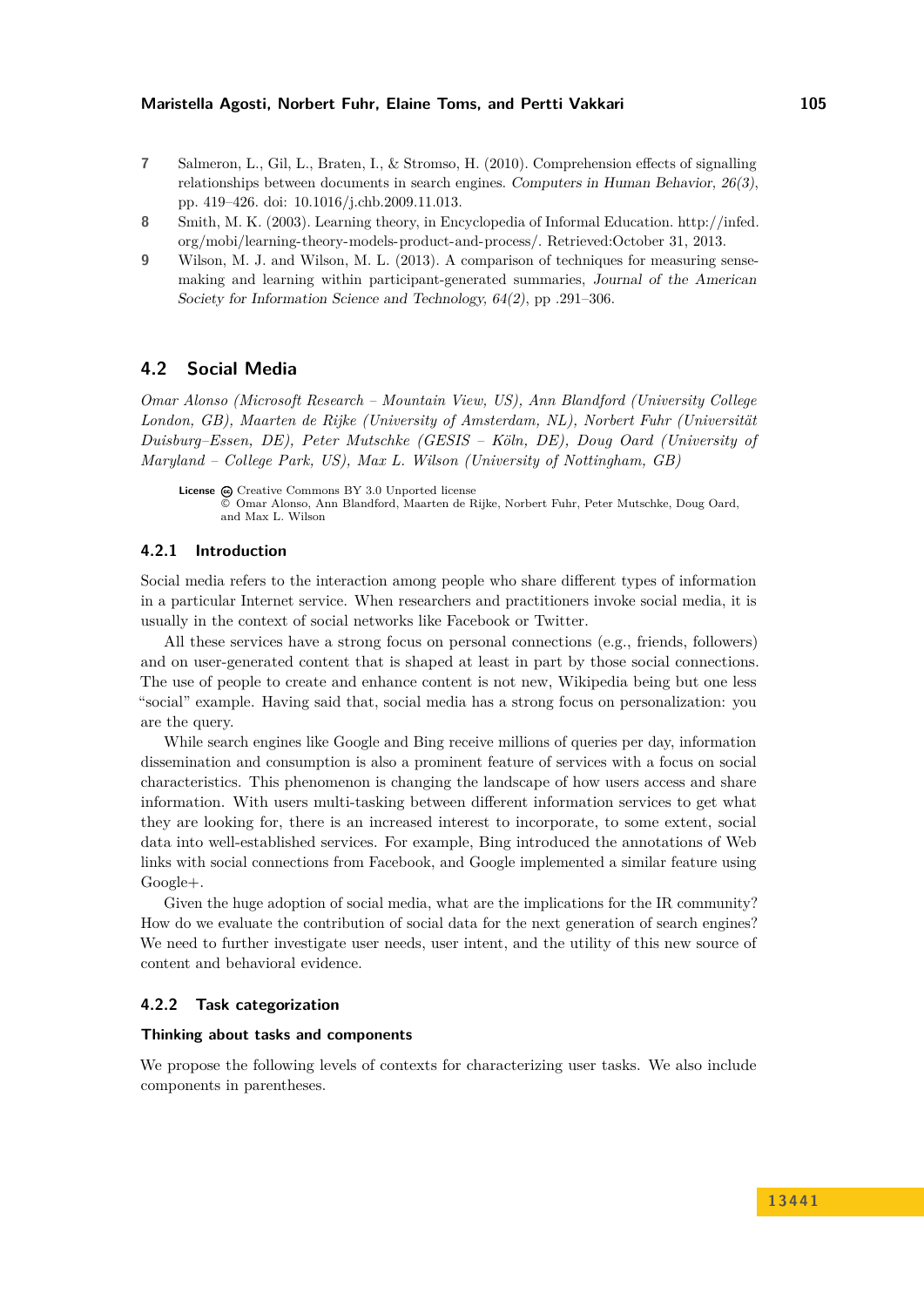- $\blacksquare$  IR context: TREC-like, Reputation management (effect prediction), Be the query (contextual search)
- Seeking context: Social utilities, Social load balancing (dynamic routing), Ideation (prognostication detection)
- Socio-organizational & cultural context: A task ecosystem, Buzz exploration (causal m. reasoning), Event monitoring (interestingness ranking), Groupalization (community detection), Tweet to Powerpoint (contextualization)

# **Facets**

We can further break down the tasks and components into facets to get a different perspective:

- Directionality: Encountering, Monitoring, Influencing, Joining the conversation
- Object: Information, People
- Actor: Human, Machine [on behalf of some human(s)]

# **4.2.3 Issues**

Some of the key issues dealing with social data are:

- Utility: how useful is this data and how can it be used?
- $\blacksquare$  Privacy: how do we explain how the data will be used?
- Differing cultural expectations on privacy
- Controversial content (e.g., adult, racism, etc.) and unsanctioned content (modeling  $\equiv$ censorship)
- Data quality in an adversarial environment: buying followers (e.g., by celebrities)  $\sim$
- $\blacksquare$  Inferred content (e.g., implicit geo-tagging)
- Informal use of language m.
- Data cleaning and provenance  $\equiv$
- Estimating interestingness (societal, personal, transience)  $\mathcal{L}_{\mathcal{A}}$
- Authority detection, personal resolution and the filter bubble
- Content ownership, evolution and curation
- Influence of social recommendations on information seeking behavior
- Feedback, network and virality effects of social media on knowledge dissemination and community building

# **4.2.4 Opportunities**

### **New assumptions**

We need to challenge the traditional assumptions on how users interact with a search engine or IR system. Questioning the established beliefs is essential to understand the potential of social media for the next generation of IR systems. We suggest the following "new" assumptions:

- $\blacksquare$  Information seeking is only one part of the story
- There may be no explicit query; the user and his/her online and offline presence are the query
- The content being searched is neither stable nor bounded m.
- Emergence can be as important as intent
- $\equiv$ Item-based evaluation may concern aboutness ("what"), framing ("how") as well as reception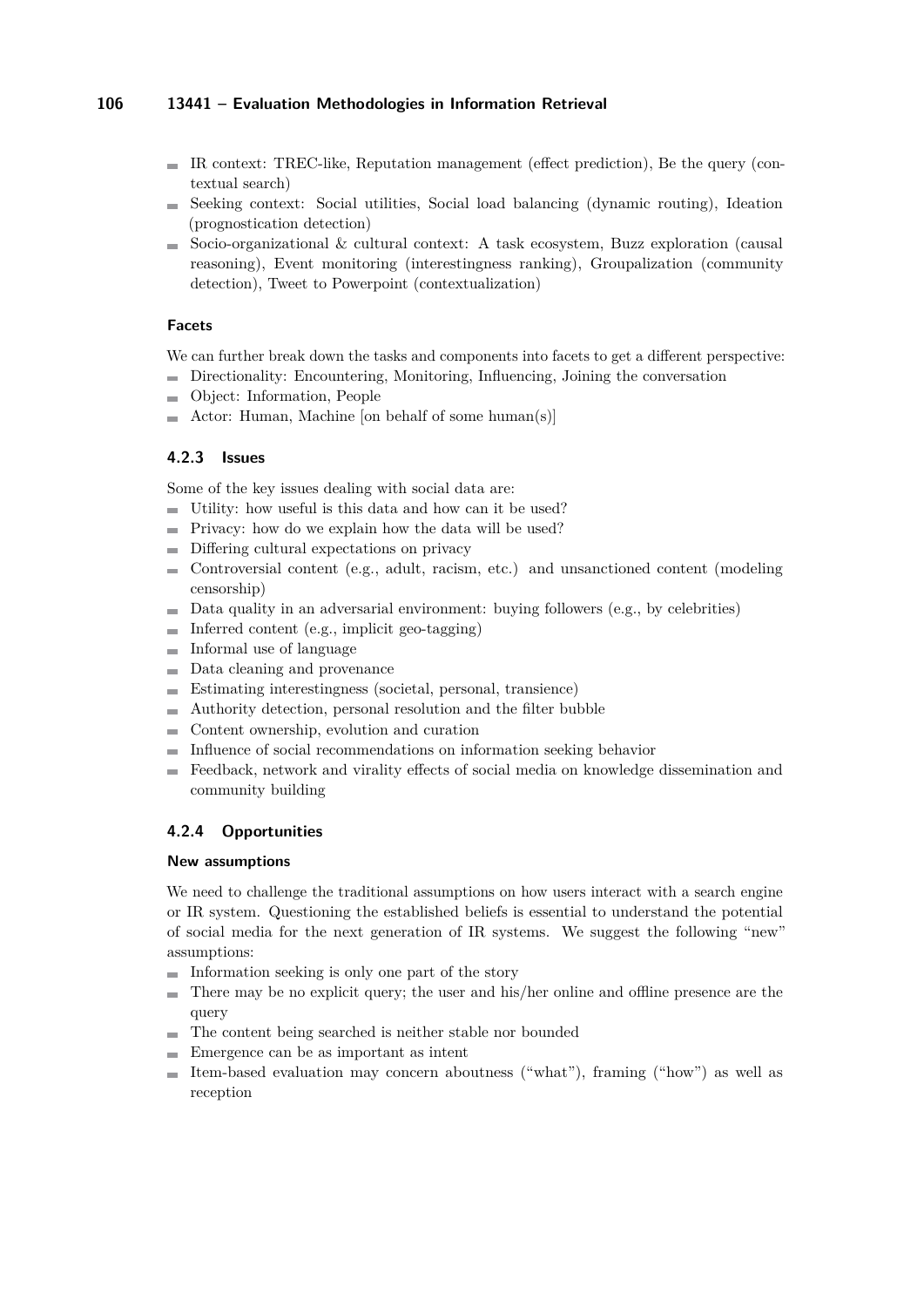# **Maristella Agosti, Norbert Fuhr, Elaine Toms, and Pertti Vakkari 107**

 $\blacksquare$  SERP evaluation criteria may include different types of diversity (content, perspective, speed, etc)

### **Interacting information spaces**

Social media does not exist in isolation; people use social media to react to content they find in other media, and other media react in some ways to the activity on social media. Some of these interactions include:

- Social media and the research literature
- m. Social media and journalism
- Social media and popular culture  $\sim$
- Social media and real life (hybrids of the online and offline worlds)
- $\blacksquare$  Social signals for other IR tasks
- Social media as one lens in an Internet-scale social science "observatory"

### **Value proposition**

Similar to a patient that needs to go to the hospital, we can summarize the main points as follows:

- Know when to go (when to use social media)
- Understand what they say (aggregate and summarize what the "crowd" is saying)
- Learn what they can't tell you (which kind of expertise/knowledge social media can  $\mathbf{r}$ produce)
- Construct strength from adversity (re-construct a story, extract different perspectives)  $\overline{\phantom{a}}$
- Inform their decision making (summarize findings, perceived utility)  $\blacksquare$

# **4.2.5 Building Bridges**

Social media touches much of what we have discussed here at Dagstuhl. Here are some relationships to other discussion groups that formed:

- $\blacksquare$  Task-based retrieval grounds what we are doing.
- $\blacksquare$  Search as learning from each other
- $\blacksquare$  Our cultural heritage is what social media is constructing
- Reliability and validity are what make our research relevant
- $\blacksquare$  Modeling users not a single user but lots of users.

# **4.2.6 Conclusions**

This summary report suggest some ways of thinking about social data in the context of IR, and the potential advantage of doing so. We have presented a characterization of tasks and components, identified issues with this type of content, and shed some light on opportunities moving forward.

### **References**

- **1** O. Alonso, C. Marshall & M. Najork. Are some tweets more interesting than others? #HardQuestion. HCIR, 2013.
- **2** R. Baeza-Yates. Searching the Future. SIGIR MF/IR Workshop, 2005.
- **3** J. Cook, K. Kenthapadi & N. Mishra. Group chats on Twitter. WWW, 225-236, 2013.
- **4** L. Dantonio, S. Makri, & A. Blandford. Coming across academic social media content serendipitously. ASIST, 49(1): 1-10, 2012.
- **5** M. Efron. Information search and retrieval in microblogs. JASIST 62(6): 996-1008, 2011.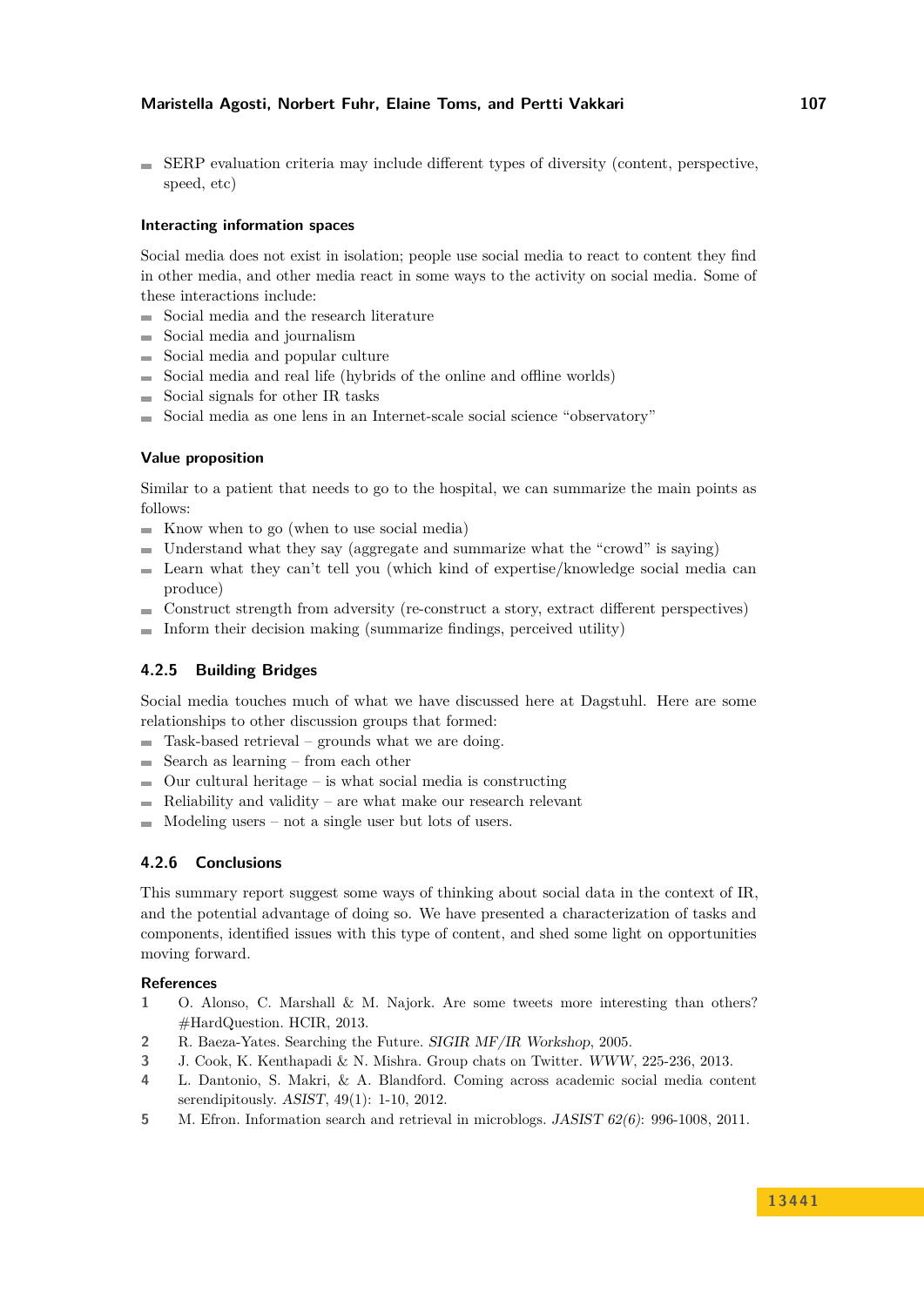- **6** S. Erdelez. Investigation of information encountering in the controlled research environment. IPM 40(6), 1013-1025, 2004.
- **7** J. Hurlock & M. Wilson. Searching Twitter: Separating the Tweet from the Chaff. ICWSM, 2011.
- **8** G. Mishne & M. de Rijke. A study of blog search. ECIR, 289-301, 2006
- **9** P. Mutschke & M. Thamm. Linking social networking sites to scholarly information portals by ScholarLib. Web Science 2012, 315-320, 2012.
- **10** S. Petrovic, M. Osborne & V. Lavrenko. Streaming first story detection with application to Twitter. HLT-NAACL, 181-189, 2010.

# <span id="page-16-0"></span>**4.3 Graph Search and Beyond**

*Omar Alonso (Microsoft Research – Mountain View, US), Jaap Kamps (University of Amsterdam, NL)*

License  $\textcircled{c}$  [Creative Commons BY 3.0 Unported](http://creativecommons.org/licenses/by/3.0/) license © [Omar Alonso and Jaap Kamps](#page-16-0)

### **4.3.1 Motivation**

Information on the Web is increasingly structured in terms of entities and relations from large knowledge resources, geo-temporal references and social network structure, resulting in a massive multidimensional graph. This graph essentially unifies both the searcher and the information resources that played a fundamentally different role in traditional IR, and offers major new ways to access relevant information. You are the query.

Graph search affects both query formulation as well as result exploration and discovery. On the one hand, it allows for incrementally expressing complex information needs that triangulate information about multiple entities or entity types, relations between those entities, with various filters on geo-temporal constraints or the sources of information used (or ignored), and taking into account the rich profile and context information of the searcher (and his/her peers, and peers of peers, etc). On the other hand, it allows for more powerful ways to explore the results from various aspects and viewpoints, by slicing and dicing the information using the graph structure, and using the same structure for explaining why results are retrieved or recommended, and by whom.

This new graph based approach introduces great opportunities, but also great challenges, both technical ranging from data quality and data integration to user interface design, as well as ethical challenges in terms of privacy; transparency, bias and control; and avoiding the so-called filter bubbles. The best examples at the time of writing are Facebook Graph Search and related efforts at Bing, Google and other commercial search engines. Similar approaches can be applied to other highly structured data, just to give an example, the hansards or parliamentary proceedings are fully public data with a clear graph structure linking every speech to the respective speaker, their role in parliament and their political party.

### **4.3.2 Issues**

We view the notion of "graph search" as searching information from your personal point of view (you are the query), over a highly structured and curated information space. This goes beyond the traditional two-term queries and ten blue links results that users are familiar, requiring a highly interactive session covering both query formulation and result exploration.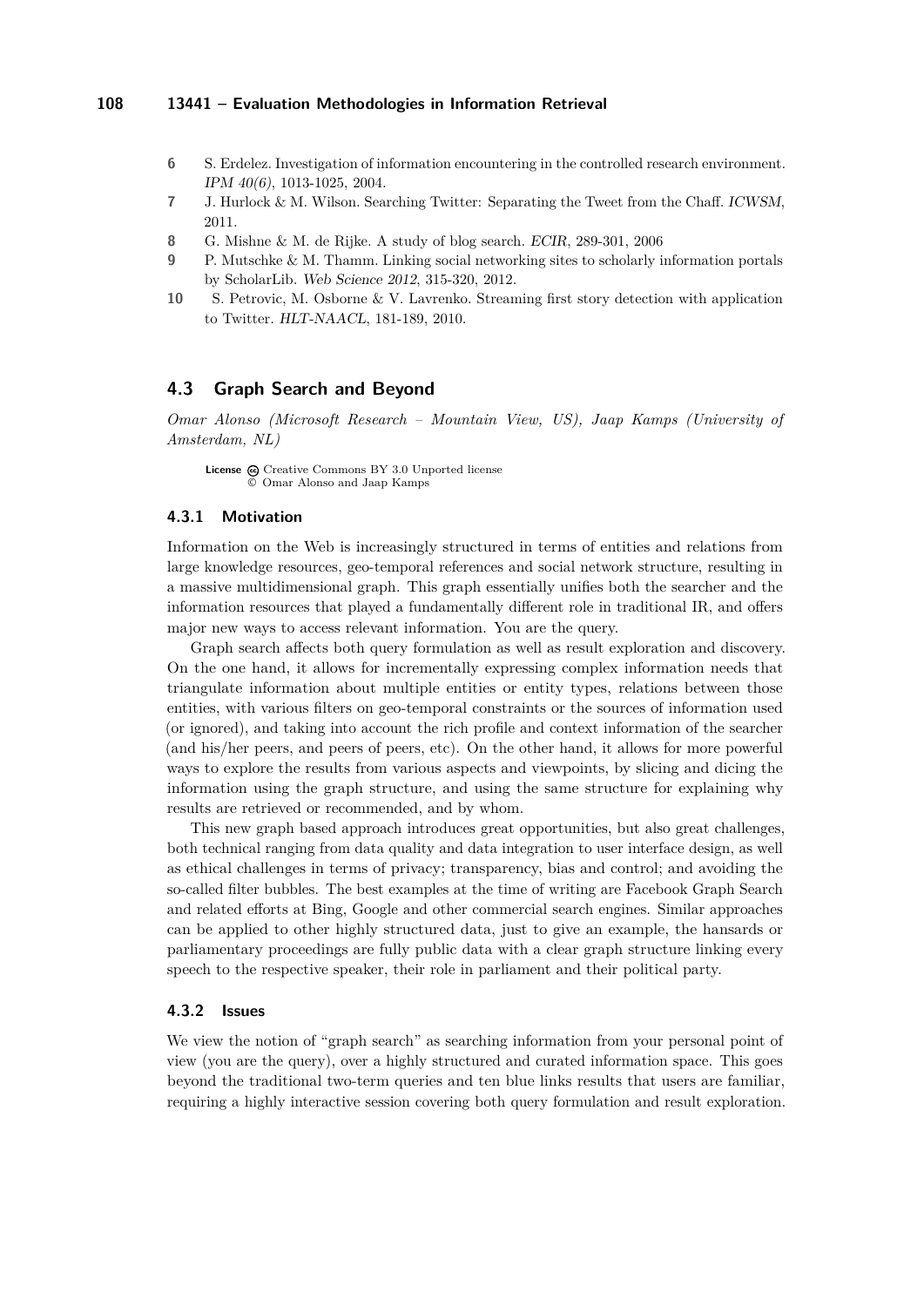#### **Two Step Interaction**

Incremental Structured Query Input: Creating a graph query requires incremental construction of a complex query using a variety of building blocks. Current search engines treat this as a form of query suggestion or query completion, which offers tailored suggestions trying to promote longer queries that cover multiple entity types and relations and various filters. Suggestions and entity types may be based on the user's own activity. This goes beyond prevailing autocompletion techniques, with previews and surrogates from traditional result pages or SERPs (Search Engine Results Page) moving to a more dynamic query suggestion.

Dynamic Structured Result Set Exploration: Results are highly personalized: they are unique for the searcher at a given point in time. The result set is highly structured: rather than just showing the top-10 results from an almost infinite list, a faceted exploration based on your interests is needed. The structure is dynamically derived from the graph structure and the user's point of view, rather than a rigid facet and facet value hierarchy.

#### **When to Use Graph Search?**

Rather than a universal solution, the graph search is particularly useful for specific types of information needs and queries. This is also depending on the character of the data available. E.g., Facebook Graph Search emphasizes the social network structure, friends and other persons, locations and location-tagged objects. Social network data is abundantly available (although getting access presents a major barrier) but also notoriously skewed. Rather the searcher personal point of view, it can also be used to show results from the viewpoint of any person in the network. There are many interesting sets of data – both historically or modern – that capture both the persons and related information: think of parliamentary data in public government, or intranet data in organizations.

# **Query Classification**

Graph search also requires a new query classification, beyond the traditional division into navigational, informational, and transactional queries. Is there a new way to characterize queries in this new model? Does the notion of information need change? It is the ultimate form of personalization, with the searcher not only responsible for the query but also determining the (slice of) the data being considered. What shifts in control and transparency are needed to accomplish this?

### **Graph Search Evaluation**

This also presents a range of new evaluation problems. How to evaluate the overall process, given its personalized and interactive nature? How to evaluate the first stage as essentially a form of query autocomplete? And how to evaluate the second stage as to explore and exploit the result set?

# **4.3.3 Methods**

Graph search requires a highly interactive session covering both query formulation and result exploration.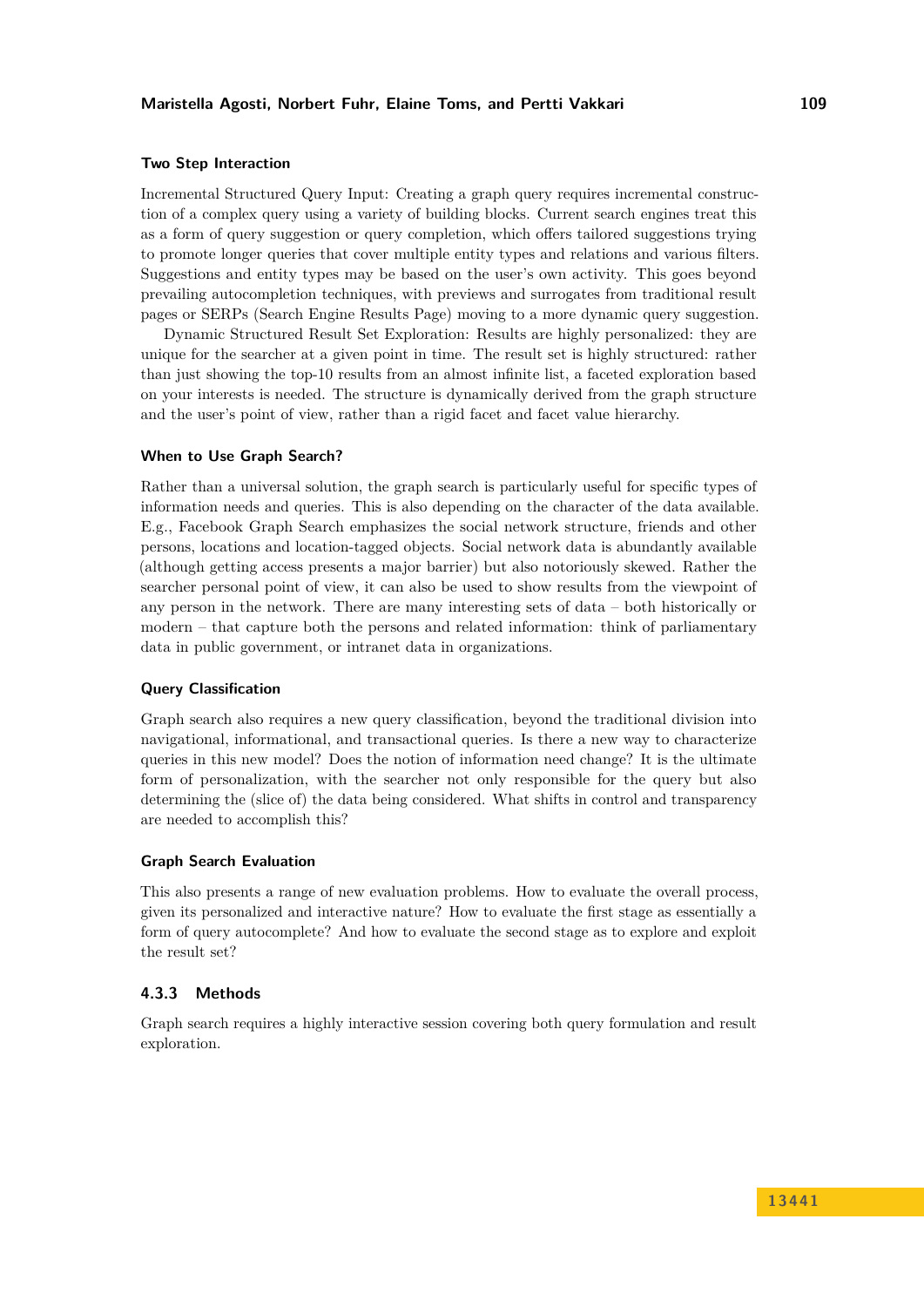#### **Query Exploration**

There is a radical shift towards the control of the searcher, necessitating new tools that help a searcher construct the appropriate graph search query, and actively suggest refinements or filters to better articulate their needs, or explore further aspects. This leads to a far more dynamic interaction than with traditional result lists, or modern hit lists showing summaries of a static set of results.

This suggests a new form of "query autocomplete" that invites and allows users to issue longer queries constructed based on entities, relationships, and templates. In constrast to SERP, we define IQEP as the Incremental Query Exploration Page. IQEP allows the user to explore more the result set as part of the input query. We can think of IQEP as an interactive mechanism that promotes relevant results selected by the user from the traditional SERP to the input box. Figure 1 shows IQEP as a bi-directional channel that moves results from the search list to the input box or viceversa.

There are a range of suitable evaluation methods. The obvious way is by direct evaluation of query suggestion, query recommendations (are they any good?). There is also a range of criteria useful for behavioral observation for in the wild testing: users should issue longer queries, multiple filters, dwell-time, active engagement, structured-query templates. There are query segments where this type of querying is expected to be most useful: torso and tail queries; exploratory scenarios. Traditional head or navigational queries seem less interesting, although these could be part of a more complex underlying information need.

This goes beyond Broder's taxonomy: queries are all navigational, informational, and transactional but they are entity-focused. Queries may aim to return a single or a small set (not unlike traditional Boolean querying over structured data), or there is a need for data analytics on the whole set of results.

#### **Result Exploration**

There is a radical shift towards the control of the searcher – small changes in the query can lead to radically different result sets – necessitating active exploration of slices of the data to explore further aspects.

This suggest a new form of search results unique for every user. Similarly to the query exploration mechanism, this interaction encourages users to explore over entities, relationships, and filters. Unlike traditional facetted search options, the result space is highly dynamic, and requires adaptive exploration options tailored to the context and searcher, at every stage of the process.

This is a radical departure from the traditional "ten blue links". The IQEP moves from links to answers, and from answers to suggesting (expressions of) needs. This is an complete shift from the traditional dichotomy between query (the searcher's responsibility) and results (the system's responsibility). Traditional search results have moved to a hit list of result summaries (still a fix set of results, but the shown summaries are tailored to the searcher and her query). These summaries in terms of entities are now answers rather than links to answers. Now these results, or previews of them, are moving into the search box, in the form of structured query suggestions with some sort of preview indicating of the consequences on the result set (often in terms of numbers of results, or entity previews).

There are many options for the evaluation of components: (adaptive) captioning, (adaptive) filters, graph query templates. E.g., captioning should describe (relative to the entity), explain (relative to the user), and be contrastive (relative to the IQEP). There are standard experimental evaluation methods from HCI and UI/UX design. With a running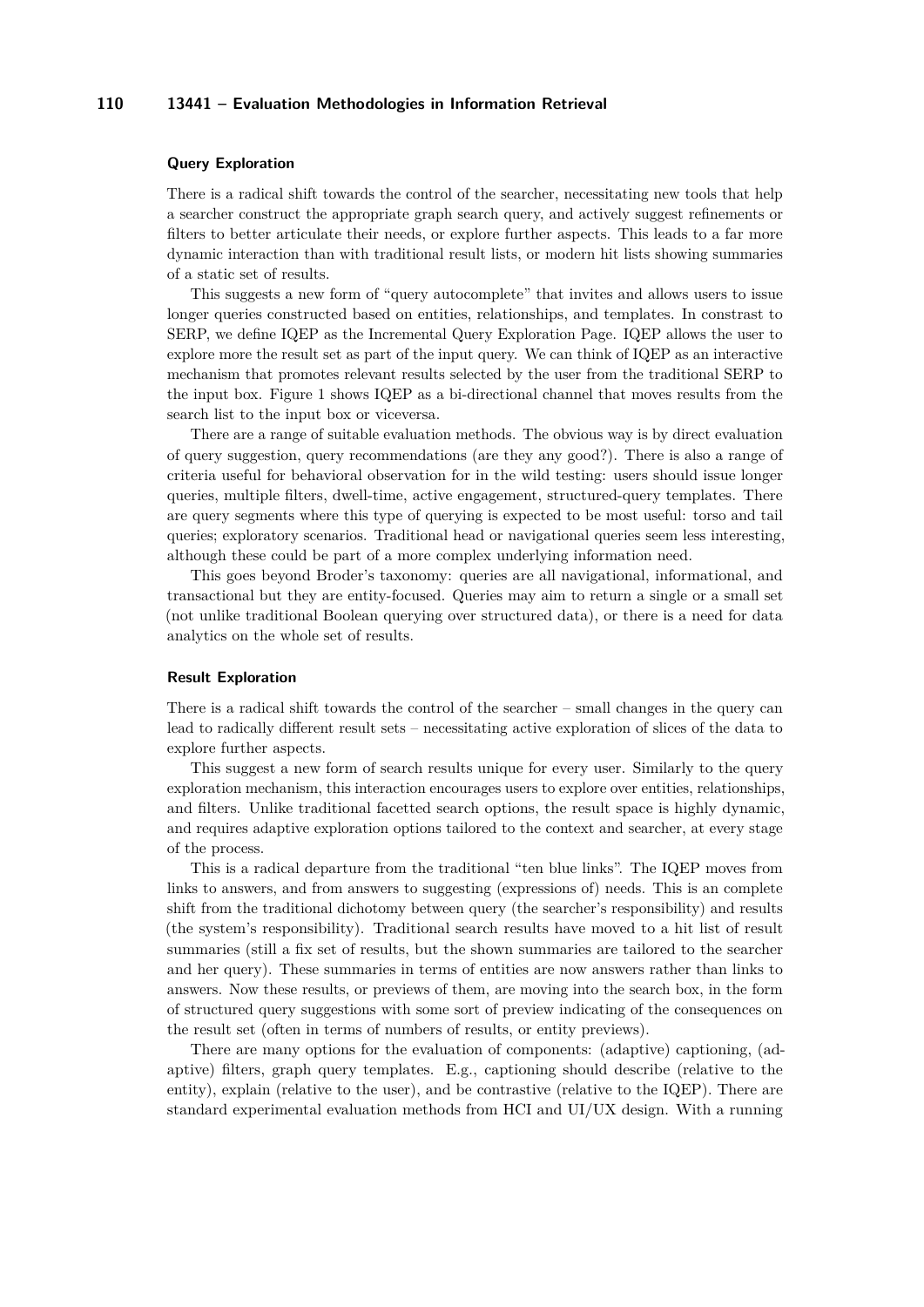service, evaluation in the wild is very suitable. There are various implicit and explicit criteria: users should explore the result set, usage of multiple filters, dwell-time, active engagement, structured-query templates. Torso and tail queries, and exploratory scenarios are the most suitable query segments.

# **4.3.4 Conclusions**

Graph search gives amazing power, and unleashes the potential of semantically annotated information with many entities, and relations between entities. It brings the control back to the searcher. Graph-based search systems also have the potential to solve part of the old IR problem of conceptual search.

In terms of IR research and required evaluation methods, as discussed in the sections above, there are some open problems. What we need is to work on sharable research data, that exemplifies most of the characteristics we want to study. There is no need to be on Facebook or Twitter, or hand over your personal data. Similar small data sets and systems are available (e.g., so.cl, NYT, Parliamentary data, etc.) It will be hard to share a realistic subset of social network data (unless there are enough volunteers?) but we could work on a simulated set. What would be a concrete task to study on this data? Instead of implementing all features, it is would be useful to select a few components like query suggestion box, filters as facets, and captions to show the potential.

Search engine user interfaces has been very stable in the last 15 years. The input box and the 10 blue links are the still the most optimal way to show search results. Can we do better in terms of user experience? This would be give users a lot of flexibility and options. However, remains to be seen if users would adopt such dynamic interface.

At a high level, graph search seems limited to familiar entity types (e.g. Facebook entities) and templates. How far can this scale? Will this work on truly open domains? Finally, there are a number of ethical issues such as privacy, transparency, bias and control, and filter bubbles.

# <span id="page-19-0"></span>**4.4 Reliability and Validity – A Guide To Best Practices in IR Evaluation**

*Nicola Ferro (University of Padova, IT), Hideo Joho (University of Tsukuba, JP), Diane Kelly (University of North Carolina – Chapel Hill, US), Dirk Lewandowski (HAW – Hamburg, DE), Christina Lioma (University of Copenhagen, DK), Heather O'Brien (University of British Columbia – Vancouver, CA), Martin Potthast (Bauhaus–Universität Weimar, DE), C.J. Keith van Rijsbergen (University of Cambridge, GB), Paul Thomas (CSIRO – Canberra, AU), Vu Tran (Universität Duisburg–Essen, DE), Arjen P. de Vries (CWI – Amsterdam, NL)*

License  $\textcircled{c}$  [Creative Commons BY 3.0 Unported](http://creativecommons.org/licenses/by/3.0/) license © [Nicola Ferro, Hideo Joho, Diane Kelly, Dirk Lewandowski, Christina Lioma, Heather O'Brien,](#page-19-0) [Martin Potthast, C.J. Keith van Rijsbergen, Paul Thomas, Vu Tran, and Arjen P. de Vries](#page-19-0)

#### **4.4.1 Motivation**

Experimental evaluation is one of the backbones of the information retrieval field since its inception. Over the years, it provided both qualitative and quantitative evidence as to which methods, algorithms, and techniques are more effective. Moreover, due to its early and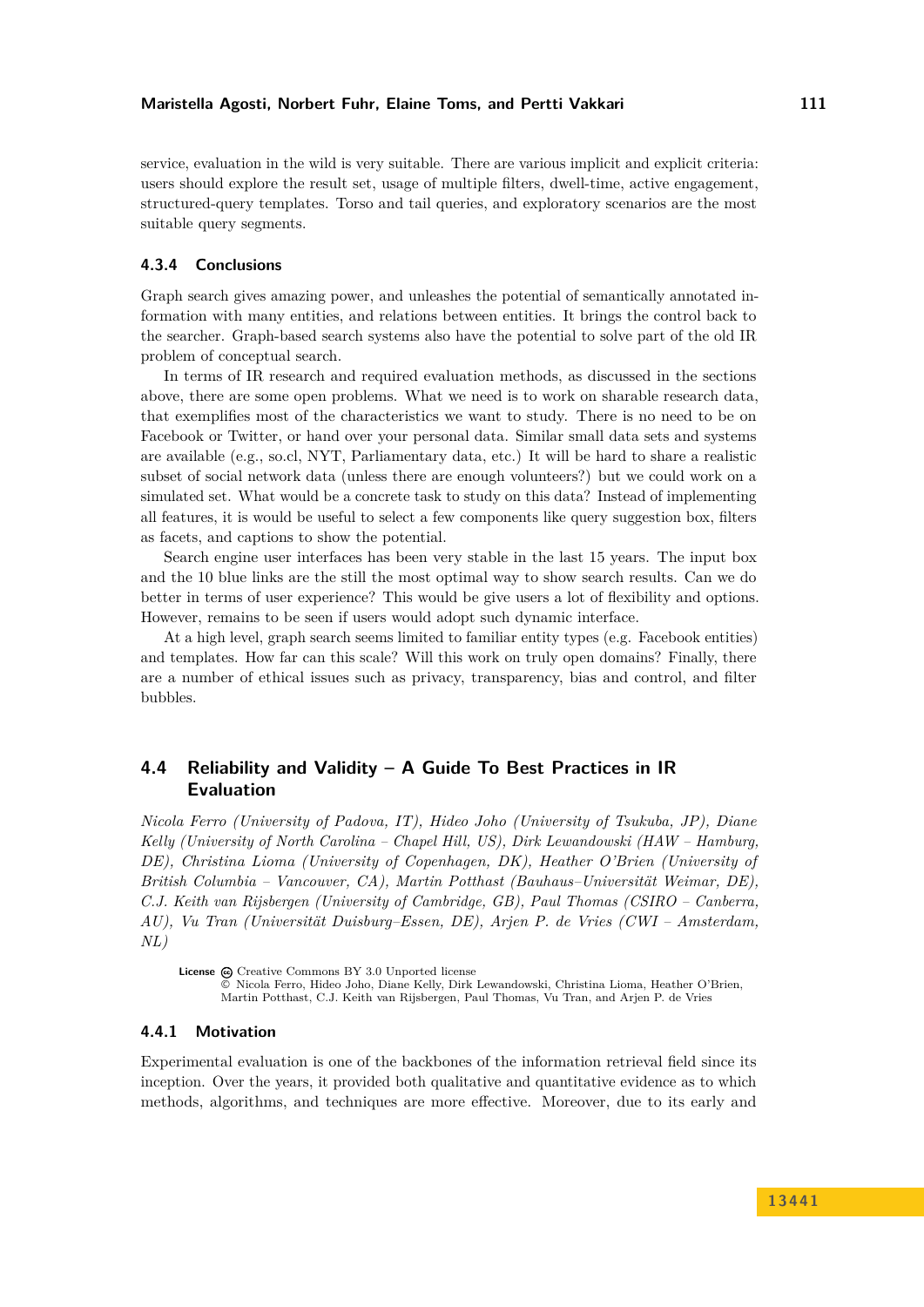systematic adoption of strong evaluation methodologies, the IR community is often regarded as "leading" in this respect by computer science people but there still many open questions.

Indeed, carrying out thorough experiments is a challenging activity where many "traps" are hidden. For example, there is increasing discussion in the research community about reproducibility and generalizability of our experiments, as it may be difficult to re-use research, methods, measures, data and results.

Moreover, people in IR come from different backgrounds and there is a need to consolidate ideas/expertise from different fields and to establish a common ground around some key concepts (reliability, validity, ...) as well as an understanding of their trade-offs and design decisions.

Finally, a better support for students is needed in order to avoid them to learn best practices in a very fragmented and sometimes inconsistent way, not to say the risk of adopting approaches which have been discarded with the passing of time due to lack of robustness.

Therefore, there is an overall need for a reasoned guide to best practices for IR evaluation which will turn around the two key concepts: reliability is the extent to which a [measure/method] produces similar results under stated conditions for a stated period of time [inspired by ISO 9126]; and, validity is the extent to which a [measure/method] accurately reflects the phenomena it is intended to reflect.

## **4.4.2 Goals and Scope**

The proposed best practices have the following goals:

- to produce research results with confidence: for communicating with the research and stakeholder community; for assessing their impact, longevity, and generalizability;
- to gain an appreciation of the "trade-offs" and limitations inherent in our studies; m.
- to encourage good practices for novices and experts;  $\overline{a}$
- to enable/promote repeatability/reproducibility of the experiments.

The proposed best practices have the following scope:

- to understand whether an IR/IIR experiment is valid and reliable, including design,  $\blacksquare$ carrying out, analysis, and results presentation;
- to better communicate results m.
- to make the context explicit: types of methods for IR/IIR evaluation and beyond; experiments as our way to evaluate (lab, insitu, crowdsourcing, log analysis, ...); the kind of context itself (IR context, Seeking context, ...).

The target audience of the proposed best practices are:

- graduate students; m.
- PhD students;
- researchers (and reviewers).

#### **4.4.3 Structure of the Best Practices**

The proposed best practices will be structured as follows:

Pillar Definitions and Concepts: starting from the definitions of reliability and validity provided above, we will explore and detail them for different methods and measures as well as provide example of factors that demonstrate and/or enhance reliability/validity of measures and methods;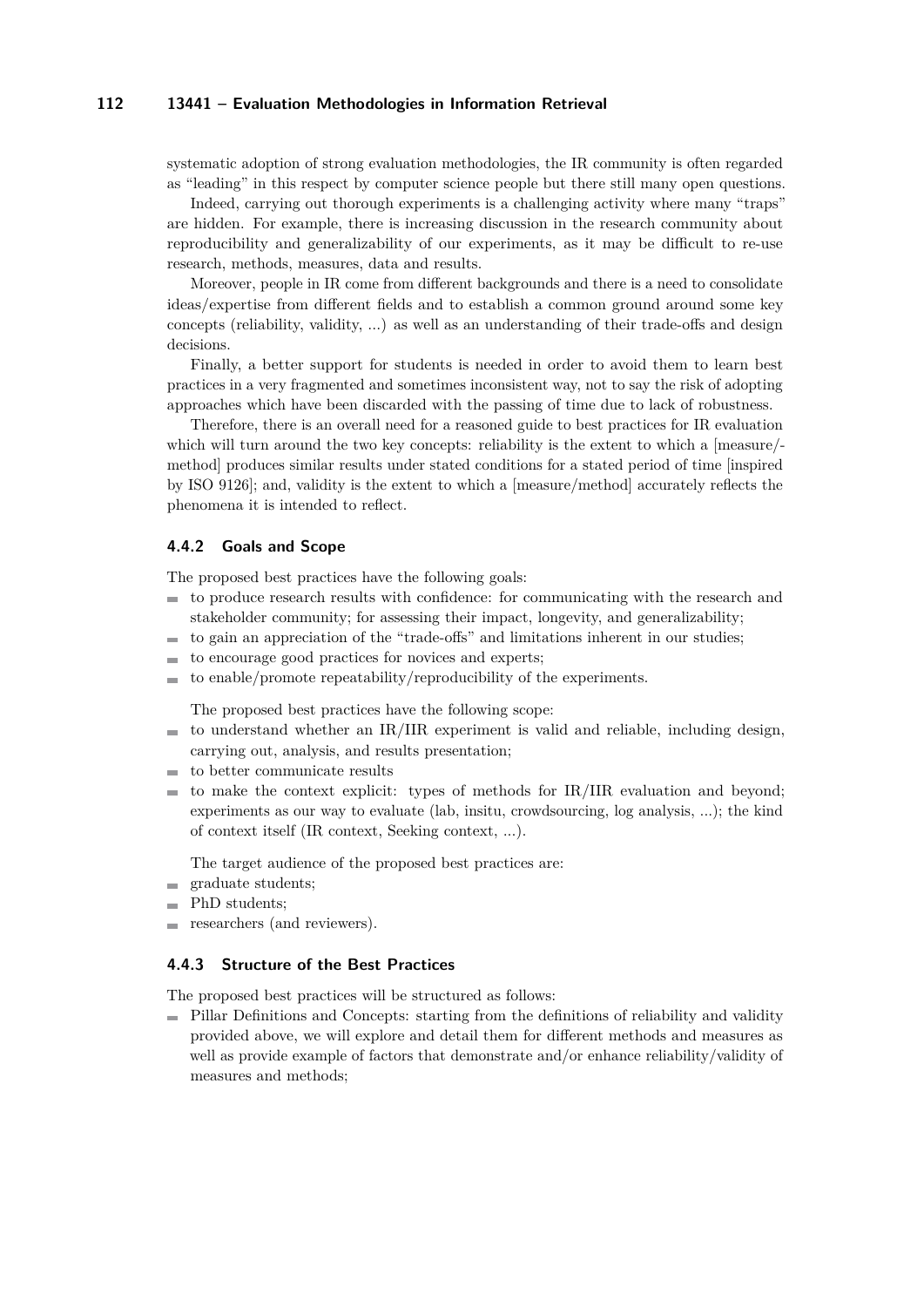### **Maristella Agosti, Norbert Fuhr, Elaine Toms, and Pertti Vakkari 113**

- Reliability and Validity in Experimentation: we will discuss how to ensure reliability and validity in carry out actual experiments, by covering hypotheses, sampling, methods, environments, data analysis, measurement and procedures, as well as pointing at other issues such as ethical/legal issues and privacy and intellectual property rights.
- Reporting Out Experiments: we will discuss how to present experimental results, their  $\mathcal{L}$ limitation, to acknowledge alternative interpretations of the results, to report data analysis as well as verifiable/falsifiable outcomes and we will deal also with archiving and infrastructures for experimental data management (data curation).
- Failure analysis: this is deemed one of the most important activities to actually understand how and why a system behaves differently than expected and why it fails to achieve the desired performances. Unfortunately, this is an extremely demanding activity in terms of time and effort needed to carry it out.
- Definition of new measures/methods: we will cover the steps and the process needed for establishing and motivating a new measure and its trade-offs as well as the checks to ensure its reliability and validity.
- $\blacksquare$  For reviewers: we will look at the previously introduced concept and best practices from the angle of reviewers in order to support them in effectively and fairly reviewing papers reporting experimental data.

# **References**

- **1** M. H. Birnbaum. Psychological Experiments on the Internet. Academic Press, USA, 2000.
- **2** D. K. Harman and C. Buckley. Overview of the Reliable Information Access Workshop. Information Retrieval, 12(6), pp. 615-641, 2009.
- **3** D. K. Harman. Information Retrieval Evaluation. Morgan & Claypool Publishers, USA, 2011.
- **4** D. K. Harman and E. M. Voorhees. TREC. Experiment and Evaluation in Information Retrieval. MIT Press, USA, 2005.
- **5** K. Hornbaek: Some Whys and Hows of Experiments in Human-Computer Interaction. Foundations and Trends in Human-Computer Interaction (FnTHCI), 5(4), pp. 299-373, 2013.
- **6** ISO/IEC 25010:2011. Systems and software engineering Systems and software Quality Requirements and Evaluation  $(SQuaRE)$  – System and software quality models.
- **7** K. Järvelin: An analysis of two approaches in information retrieval: From frameworks to study designs. JASIST 58(7), pp. 971-986, 2007.
- **8** D. Kelly. Methods for evaluating interactive information retrieval systems with users. Foundations and Trends in Information Retrieval (FnTIR), 3(1-2), pp. 1-224, 2009.
- **9** F. W. Lancaster. Information Retrieval Systems: Characteristics, Testing and Evaluation. John Wiley & Sons Inc; 2nd edition, 1979.
- **10** H. L. O'Brien, E. G. Toms: The development and evaluation of a survey to measure user engagement. JASIST 61(1), pp. 50-69, 2010.
- **11** M. Sanderson. Test Collection Based Evaluation of Information Retrieval Systems. Foundations and Trends in Information Retrieval (FnTIR), 4(4), pp. 247-375, 2010.
- **12** K. Spärck Jones. Information Retrieval Experiment. Butterworths, UK, 1981.
- **13** P. E. Spector. Summated rating scale construction: An introduction. Sage Publication, USA, 1992
- **14** J. Zobel. Writing for Computer Science. Springer, Germany, 2004.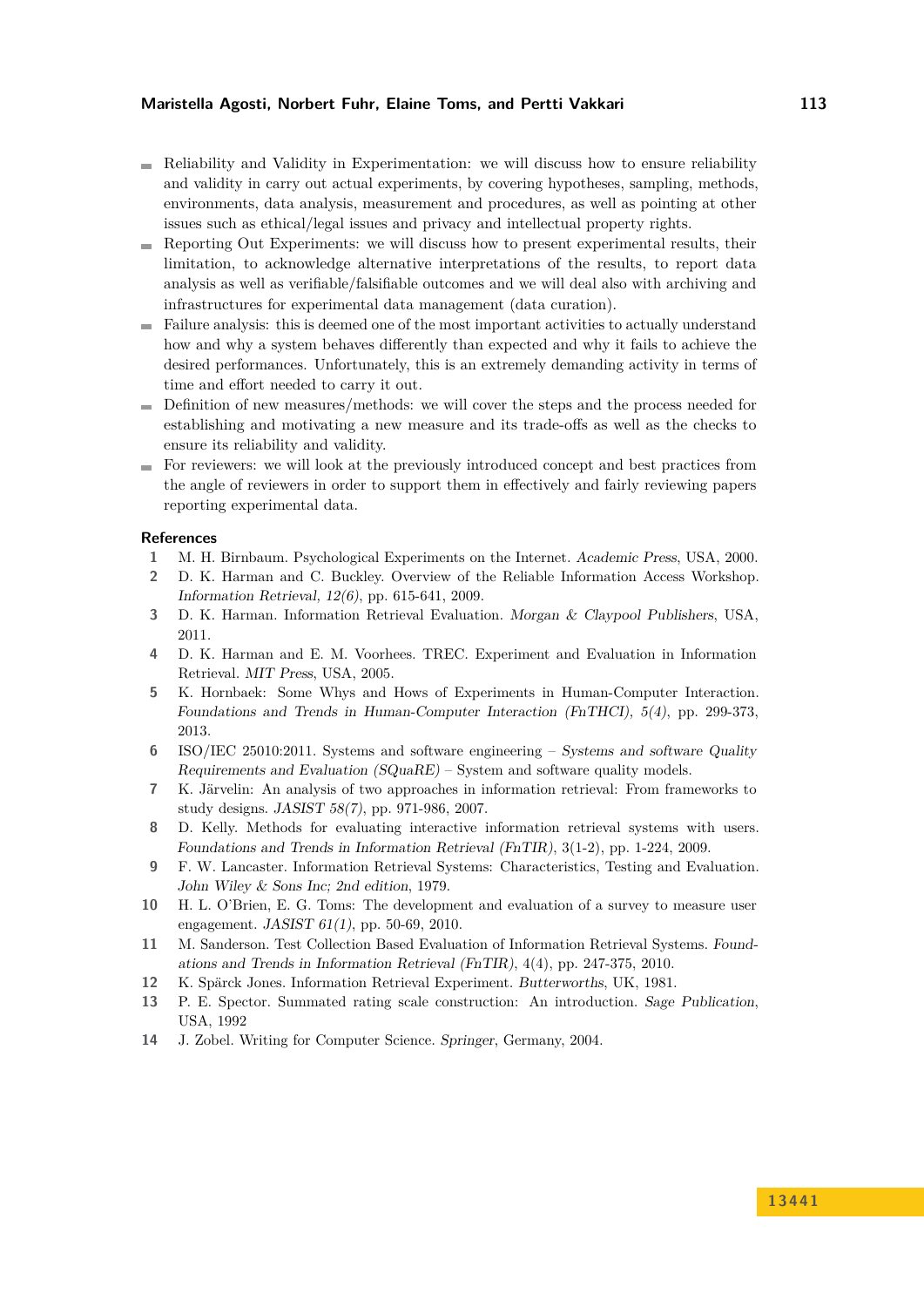# <span id="page-22-0"></span>**4.5 Domain Specific Information Retrieval**

*Maristella Agosti (University of Padova, IT), Floriana Esposito (University of Bari, IT), Ragnar Nordlie (Oslo University College, NO), Vivien Petras (HU Berlin, DE), Christa Womser–Hacker (Universität Hildesheim, DE)*

License @ [Creative Commons BY 3.0 Unported](http://creativecommons.org/licenses/by/3.0/) license © [Maristella Agosti, Floriana Esposito, Ragnar Nordlie, Vivien Petras, and Christa](#page-22-0) [Womser-Hacker](#page-22-0)

The working group domain-specific information retrieval met for one day. After defining domain-specific information retrieval and information systems, the focus of the group was directed at discussing information retrieval and evaluation issues in the domains that were relevant for their use cases (cultural heritage, patent retrieval).

#### **4.5.1 Definition Domain Specific Information System**

Domain specific information systems collect, store, preserve, organize, search and display domain specific objects or their (metadata) representations in a digital environment. Good examples of domain of interest are: cultural heritage, patents, and medical collections.

### **4.5.2 Motivation**

For the domains of interest, there may be a challenge to manage collections of documents that the user wants to interact with not only through a query function. This means that some specific features of the domain need to be taken into account when envisaging a system that has to manage the document collection. This also has consequences for information retrieval evaluation.

# **4.5.3 Summary of Challenges**

For the users of some kinds of domain specific information systems to start searching the system – i.e. starting the interaction with an information system through a query – may not always be the optimal mode of access. Domain specific information systems have responded by providing exploratory interaction functionalities like curated digital exhibitions, featured objects, or user-provided stories to present alternative starting options to the user. Other than studying whether users "liked" these features, IR evaluation has not progressed towards a formalized mode of evaluation that would allow comparing the "usefulness" of these features in different applications with respect to the goals of the system (or the user). These efforts have not succeeded in recommendation system improvements based on evaluation. In a domain specific information system, a significant facility will be to provide context for the represented objects, either through links to other objects in the managed collection or through associated text that can be user-provided or producer-provided. Evaluating the quality of this context is a challenge which may be met in different ways: through establishing some measure of semantic similarity between the object and the context, or measuring some degree of user satisfaction and relevance judgment of the context provided. What is needed can only be decided by looking at the outcome of the interactive process with a strong priority on the experts' involvement. For example Patent people are very conservative and want to continue their work e.g. with Boolean systems. If we stay with Boolean systems no progress will be possible. We – as IR scientists – have to convince them that there are new innovative approaches. Automatically judging the quality of retrieval functions based on observable user behavior could allow for making retrieval evaluation faster, cheaper, and more user centered.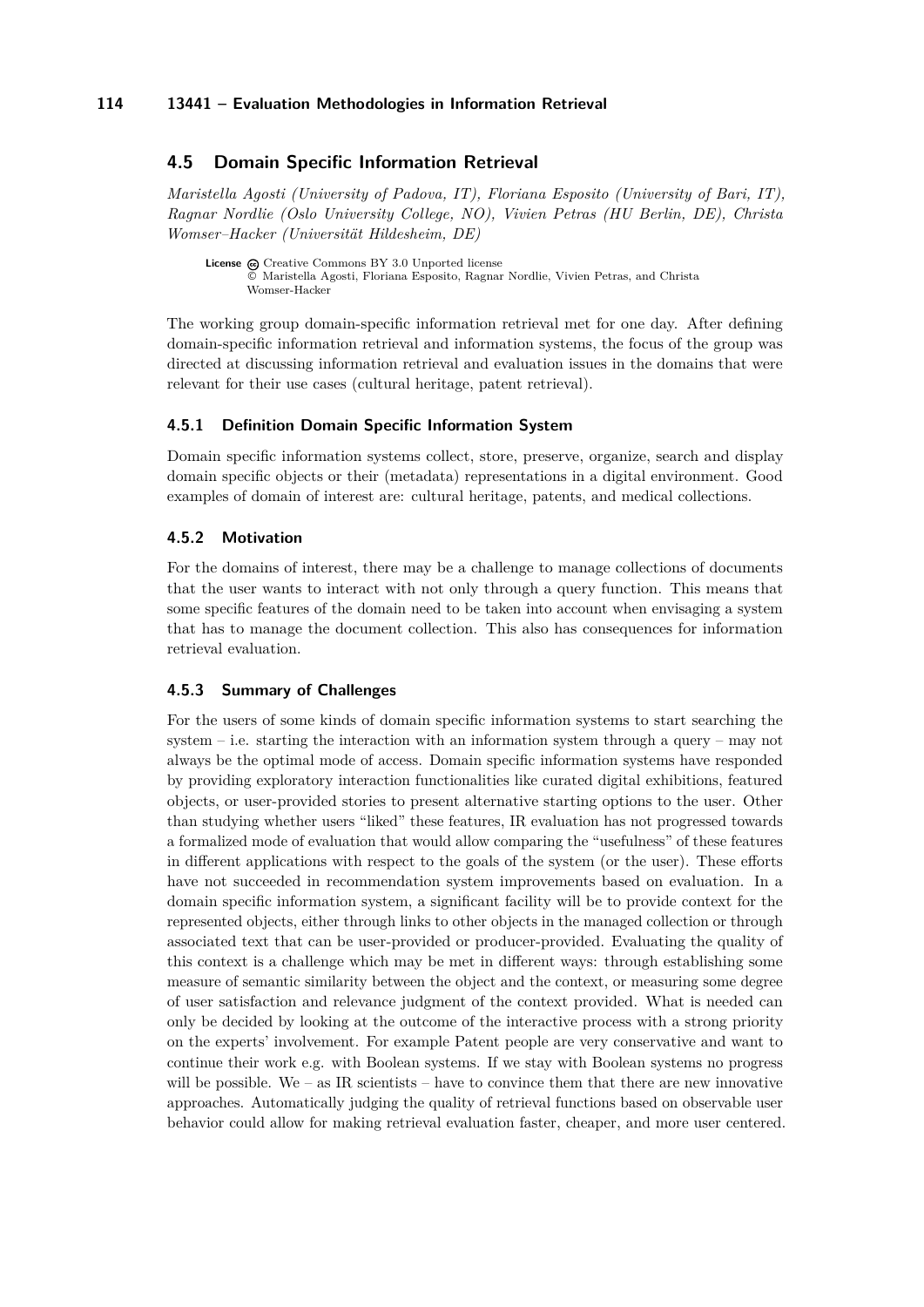However, the relationship between observable user behavior and retrieval quality is not yet completely investigated.

# **4.5.4 The No-search / Exploratory Access Evaluation Problem in Cultural Heritage**

Cultural heritage user types can possibly be divided into two groups: humanities scholars utilizing cultural heritage information systems for their research and information "tourists" utilizing cultural heritage information systems to get informed or be entertained about or by cultural artefacts. IR evaluation has traditionally been focused on users searching (i.e. more or less targeted querying) a predetermined document pool. For information tourists user types in cultural heritage information systems, search  $-$  i.e. starting the interaction with an information system through a query  $-$  is probably not the optimal mode of access, because they (a) don't know what content the system provides and (b) often do not have a specific information need in mind that can be translated into a query. Cultural heritage information systems have responded by providing exploratory interaction functionalities like curated digital exhibitions, featured objects, or user-provided stories to present alternative starting options to the user. Other than studying whether users "liked" these features, IR evaluation has not progressed towards a formalized mode of evaluation that would allow comparing the "usefulness" of these features in different applications with respect to the goals of the system (or the user). These efforts have not succeeded in recommendation system improvements based on evaluation. One challenge for IR evaluation in cultural heritage information systems is therefore to develop evaluation scenarios that do not have the conventional query-output (maybe iteration thereof) process in mind, but alternative exploratory options (which might lead to a retrieval-based outcome nevertheless). This would consequently also require the development of new assessment approaches and the creation or adaptation of appropriate measures.

# **4.5.5 Contextualization and Evaluation of Context in Cultural Heritage**

The information retrieval systems for cultural heritage are embedded in a rich context. Documents no longer exist on their own; they are connected to other documents, they are associated with users and they can be mapped onto a variety of ontologies. Retrieval tasks are interactive and are solidly embedded in a user's social and historical context. New challenges in information retrieval will not come from smarter algorithms that better exploit existing information sources, but from new retrieval algorithms that can intelligently use and combine new sources of contextual metadata. Machine learning methods (multirelational learning) could be used: - to automatically create the markup or metadata for existing unstructured documents - to create, merge, update, and maintain ontologies. In a cultural heritage system, a significant facility will be to provide context for the represented objects, either through links to other objects in the database or through associated text, user-provided or producer-provided. Evaluating the quality of this context is a challenge which may be met in different ways: through establishing some measure of semantic similarity between the object and the context, or measuring some degree of user satisfaction and relevance judgment of the context provided. The system's ability to limit or extend the amount of context, encourage the pursuit of context etc should also be evaluated.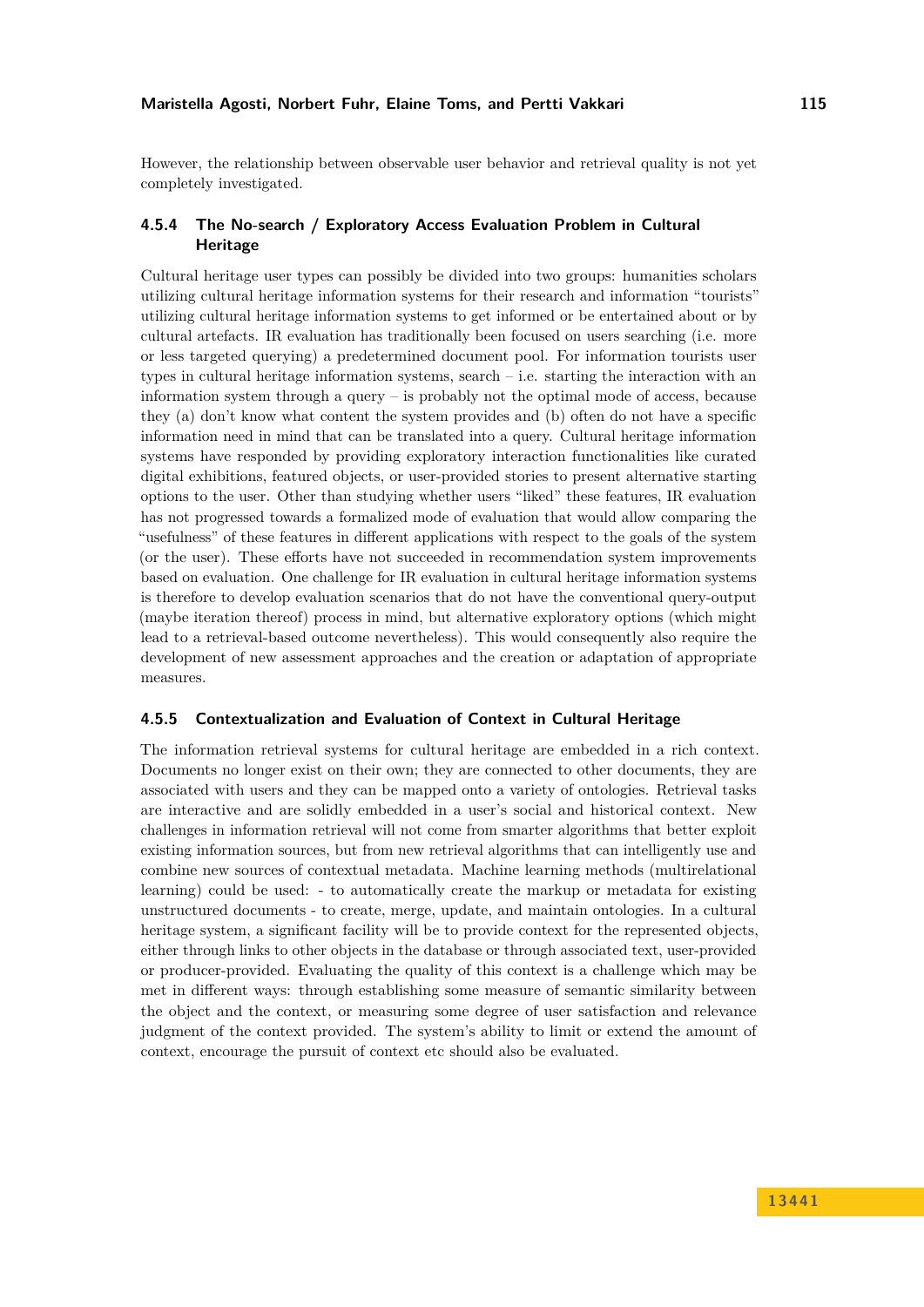### **4.5.6 Innovative Applications vs. Traditional Values in Patent Retrieval**

We do not have fully automatic systems that could perform patent retrieval successfully, yet. Patent retrieval is per se an interactive task sharing human and system intelligence. Since we have more than 10 million patent applications p.a., the need for a solution is very important. On the other hand, we have many system approaches delivering solutions for specific sub-tasks. Here, the need for evaluation steps in. How can proposed solutions be evaluated? What is needed can only be decided by looking at the outcome of the interactive process with a strong priority on the experts' involvement. Patent searchers are very conservative and want to continue their work, e.g. with Boolean systems. If we stay with Boolean systems, no progress will be possible. We – as IR scientists – have to convince them that there are new innovative approaches. How? By showing them that they do better work in shorter time in the interactive scenario. However, control should stay with the experts.

### **4.5.7 Automatic Observation of User Behavior**

Automatically judging the quality of retrieval functions based on observable user behavior could allow for making retrieval evaluation faster, cheaper, and more user centered. However, the relationship between observable user behavior and retrieval quality is not yet completely investigated. A paper studying this relationship for a search engine operating on the arXiv.org e-print archive has shown that none of the eight well known absolute usage metrics (e.g., number of clicks, frequency of query reformulations, abandonment) reliably reflect retrieval quality for the considered sample. Learning techniques have been applied in information retrieval (IR) applications generally for information extraction, relevance feedback, information filtering, text classification and text clustering. Recently, online learning models have been proposed for interactive IR with the aim of providing results of maximum utility to the user. The interaction between human and system takes the following form. The user issues a command (e.g. query) and receives a result in response (ranking). The user then interacts with the results (clicks), thereby providing implicit feedback about the user's utility function. Using online learning models (for example, coactive learning algorithms), the feedback can be inferred from observable user behavior from clicks duringsearch. In each iteration, a user, drawn from an unknown but fixed distribution, presents a context (e.g., query) to the system and receives a ranking in response. The user is represented by a utility function that determines the actions (e.g. clicks) and therefore the feedback to the learning algorithm. The same utility function also determines the value of the presented ranking. The goal is to learn a ranking function that has high social utility, which is the expected utility over the user distribution.

### **4.5.8 Support of Exploration and Content Enriching Tools**

A domain specific information system has to support the exploration of the managed collection, so it needs to support traditional search-based exploration, but also has to move beyond it. It can support a range of innovative normalization and natural language processing technologies that allow entities and relationships to be extracted from the collection and visualized using a range of specially designed visualizations. A domain specific information system has also to provide for entity oriented search, and allows users to crosswalk from one tool to another, ensuring that their exploration of the collection is flexibly supported. The system has also to provide a comprehensive set of bookmarking, and annotating tools that make it a powerful aid to both extensive and intensive work on content collections.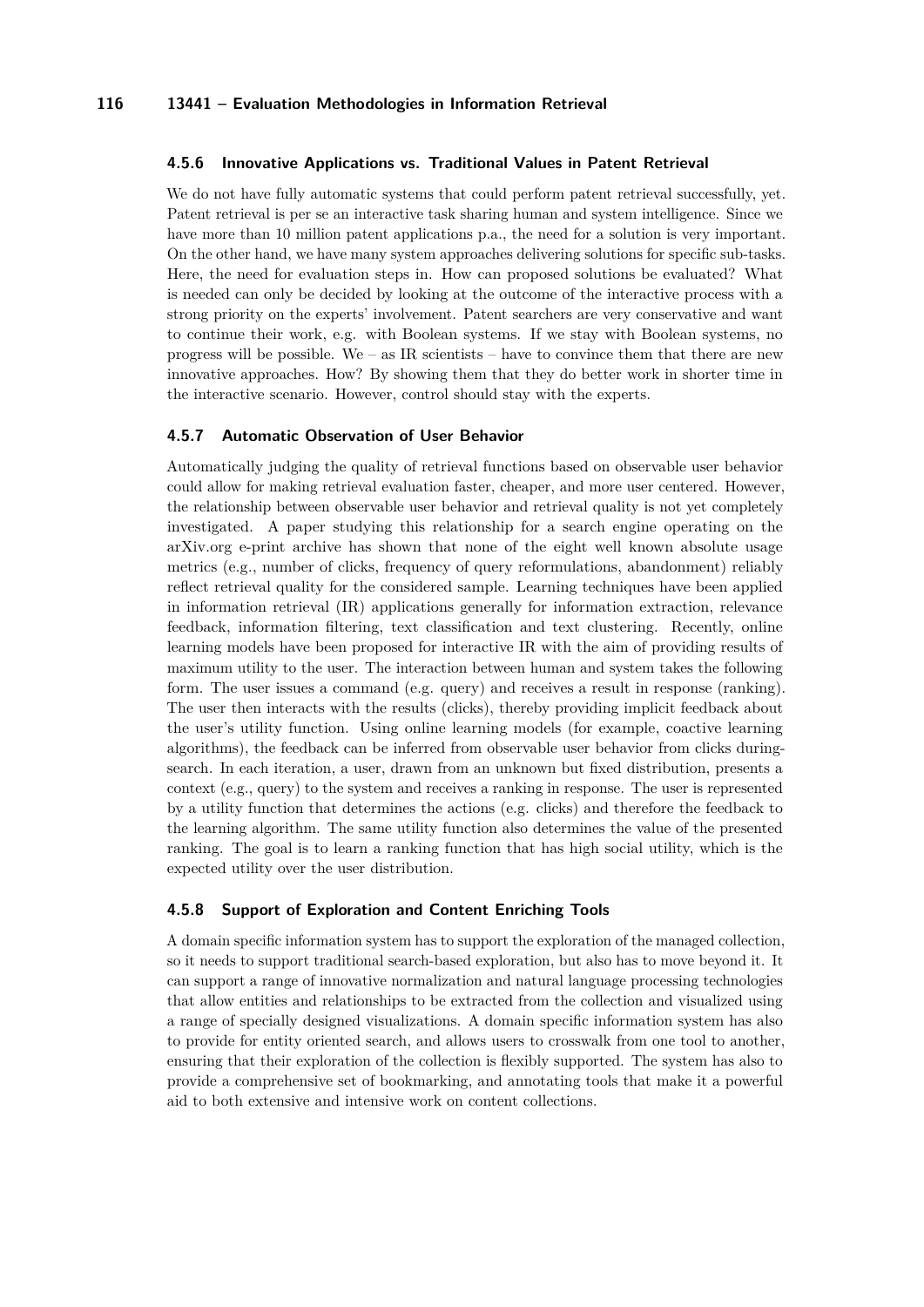#### **References**

- **1** M. Agosti, M. Manfioletti, N. Orio, C. Ponchia. Evaluating the Deployment of a Collection of Images in the CULTURA Environment. In: Proc. of the Int. Conf. on Theory and Practice of Digital Libraries (TPDL 2013), Valletta, Malta. LNCS Vol. 8092, Springer, Berlin, 2013, pp. 180–191
- **2** F. Esposito, C. d'Amato, N. Fanizzi. Fuzzy Clustering for Semantic Knowledge Bases. Fundamenta Informaticae, Vol. 99 2/2010, pp. 187–205
- **3** N. Fanizzi, C. d'Amato, F. Esposito. Inductive Classification of Semantically Annotated Resources Through Reduced Coulomb Energy Networks. International Journal On Semantic Web And Information Systems, 2009, Vol. 5(4), pp. 19–38
- **4** N. Fanizzi, C. d'Amato, F. Esposito. Metric-Based Stochastic Conceptual Clustering For Ontologies. Information Systems, 2009, Vol. 34(8), pp. 792–806
- **5** N. Ferro, R. Berendsen, A. Hanbury, M. Lupu, V. Petras, M. de Rijke, G. Silvello. Context Evaluation. In: PROMISE Retreat Report. Prospects and Opportunities for Information Access Evaluation. Brainstorming workshop held on May 30–31, 2012, Padua, Italy
- **6** J. Jürgens, P. Hansen, C. Womser-Hacker. Going beyond CLEF-IP: The "Reality" for Patent Searchers? In: Catarci, T.; Forner, P.; Hiemstra, D.; Peñas, A.; Santucci, G. (Eds.), Information Access Evaluation. Multilinguality, Multimodality, and Visual Analytics Third International Conference of the CLEF Initiative – CLEF 2012, Rome, Italy, September 2012, pp. 30–35
- **7** S. Lawless, M. Agosti, P. Clough, O. Conlan. Exploration, navigation and retrieval of information in cultural heritage: ENRICH 2013. In: Proc. of the 36th ACM SIGIR Conf. on Research and Development in Information Retrieval (SIGIR 2013). ACM, New York, USA, p. 1136
- **8** V. Petras, J. Stiller, M. Gäde. Building for Success (?) Evaluating Digital Libraries in the Cultural Heritage Domain. In: Cool, C., NG, K. B (Eds.), Recent Developments in the Design, Construction and Evaluation of Digital Libraries: Case Studies, ICI Global, 2013
- **9** M. Sweetnam, M. O. Siochru, M. Agosti, M. Manfioletti, N. Orio, C. Ponchia. Stereotype or Spectrum: Designing for a User Continuum. In: Proc. of the Workshop of the 36th ACM SIGIR Conference on Exploration, navigation and retrieval of information in cultural heritage (ENRICH 2013), Dublin, 2013, pp. 23–30

# <span id="page-25-0"></span>**4.6 Task–Based Information Retrieval**

*Nick Belkin (Rutgers University – New Brunswick, US), Kalervo Järvelin (University of Tampere, FI), Evangelos Kanoulas (Google Switzerland – Zürich, CH), Birger Larsen (Aalborg University Copenhagen, DK), Thomas Mandl (Universität Hildesheim, DE), Elaine Toms (Sheffield University, GB), Pertti Vakkari (University of Tampere, FI)*

License  $\bigcirc$  [Creative Commons BY 3.0 Unported](http://creativecommons.org/licenses/by/3.0/) license © [Nick Belkin, Kalervo Järvelin, Evangelos Kanoulas, Birger Larsen, Thomas Mandl, Elaine Toms,](#page-25-0) [and Pertti Vakkari](#page-25-0)

#### **4.6.1 Core concepts & definitions**

#### **What is meant by task-based analysis of IR?**

There are several possible answers to this question. One answer is to focus on the task or goal that motivates a person to engage in information seeking in an IR system. Examples of motivating tasks or goals are work tasks, hobbies, everyday life tasks and leisure time interests. From this point of view, task-based analysis of IR means understanding and responding to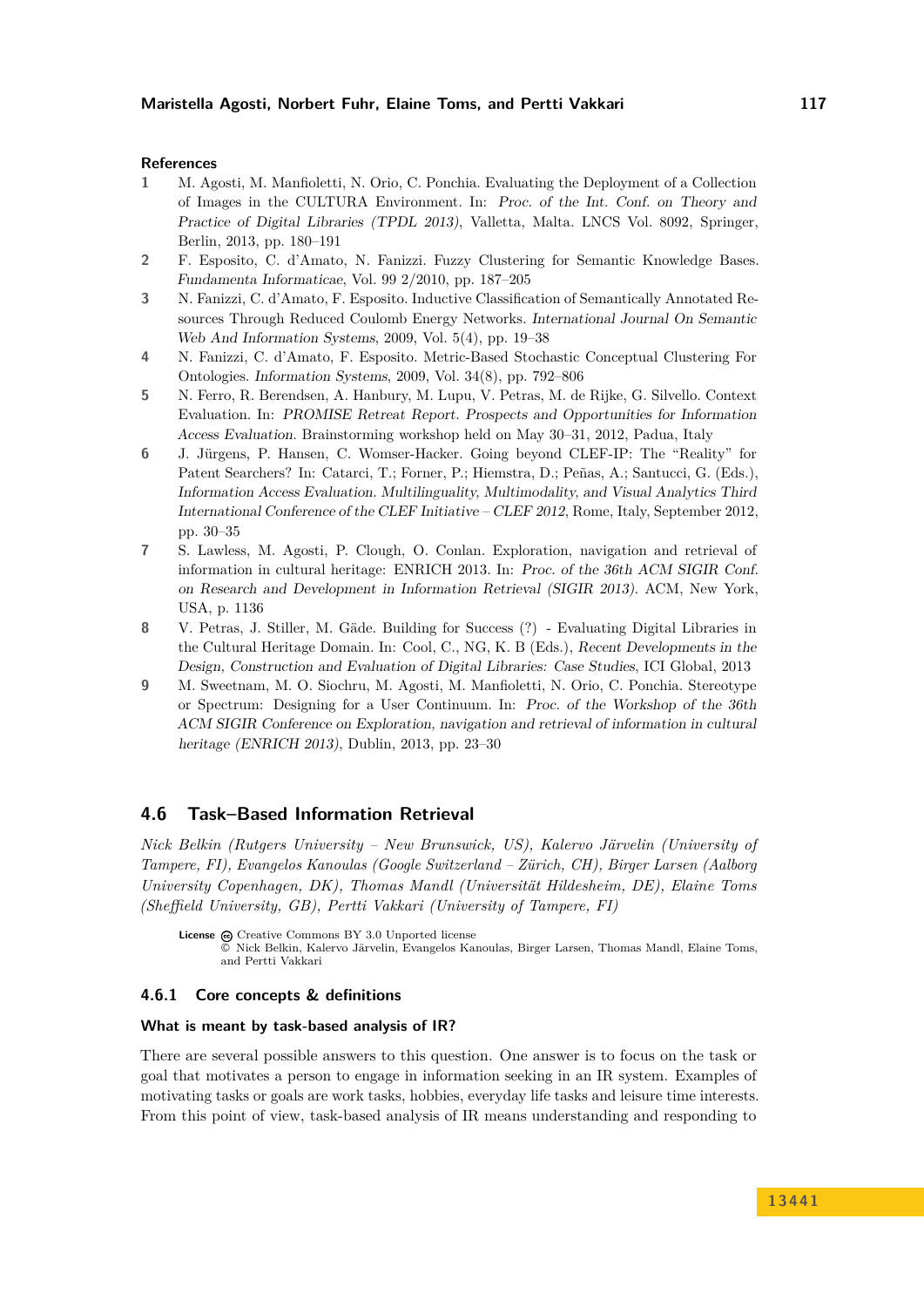motivating tasks and goals, and designing IR systems which can support accomplishment of a variety of such tasks and goals. This answer requires that an IR system be able to recognize different tasks. Another possible answer is understanding the nature of the task or tasks of specific groups, and the design of IR systems which are tailored to support those people as they are engaged in those specific types of tasks. This answer requires the design of many different IR systems.

# **Task types**

We use the following categorization of task for IR purposes:

- $\blacksquare$  Motivating tasks, sometimes called "work tasks", accomplishment of which have led the person to engage in an IR system. These may lead to more than one information seeking or information search session.
- Seeking tasks. These involve deciding where, or with whom to engage in order to obtain information which will be useful in accomplishing the motivating task. This can be from a variety of sources and systems, may include several sessions over time, but may also involve only other people or a combination of both people and systems.
- $\blacksquare$  Search tasks. These are the tasks which a person engages in during an information seeking session, trying to accomplish their intentions while using an IR system. These will involve one or more sequences of behaviors over a search session. Examples of such tasks are formulating a query, learning about a domain, comparing search results, judging usefulness or relevance of search results, etc.

# **4.6.2 How is task-based IR different from traditional IR, and what does this mean for evaluation of IR system performance?**

Traditional IR evaluates performance according the system's response to a single query. However, motivating tasks typically generate several information-seeking intentions, leading to multiple sessions and multiple search tasks within sessions. Task-based IR studies IR as a process, with sequences of behaviors associated with different search tasks during the course of a search session, or over multiple sessions. Evaluation of IR system performance, from the point of view of task-based IR, must be based on some description of what it would take to accomplish the "work task" (i.e. the motivating task context), and of how accomplishment of that task could be measured. Then the IR system's support techniques, and measures for their evaluation, must be justified according to hypotheses about how those techniques will support accomplishment of the motivating task, and of the search tasks, and to how the measures reflect such accomplishment.

### **4.6.3 Steps toward task-based evaluation of IR system performance**

We suggest that the following issues need to be addressed in a coordinated research program, to provide the basis for being able to perform evaluation from the task-based IR point of view

### **Persons**

Minimally, we need to learn more about motivations for engaging in information seeking behavior, about the effects of people's knowledge of task, topic and system, of stage in task accomplishment, and of individual and cultural differences on behaviors and intentions in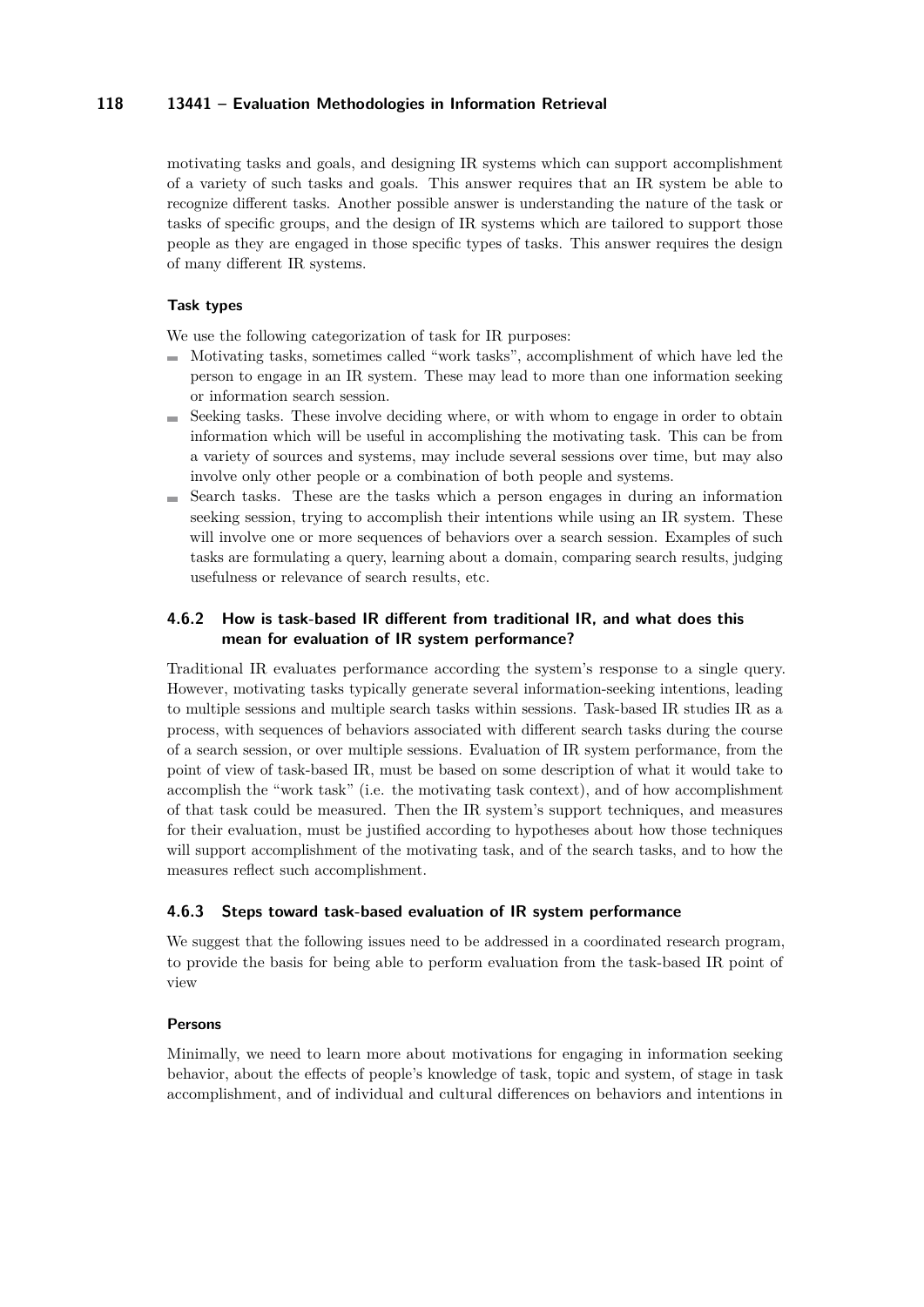search sessions. We need to expand upon or perhaps integrate the different classifications of task types that have been proposed by various researchers.

#### **Process of task-based IR**

We need a better understanding of the intentions of search tasks, and especially of sequences of search tasks during search sessions of different types. A start toward this goal would be a series of studies, both lab and live, which both observe search behaviors, and elicit search intentions related to the different behaviors.

### **Outputs and outcomes**

Outputs are the products delivered by the system, outcomes are the benefits for the user produced by the system, e.g. task accomplishment. Outputs as well as outcomes are highly task-dependent and may require different measures for evaluating system performance.

### **4.6.4 Possible actions**

There are three overall issues which task-based IR needs to address in order to move toward appropriate evaluation. The first is mapping the territory of task-based IR and identifying thereby areas where knowledge is shallow or nonexistent (white patches). One should also check the borders (or outline) of the map. The second is developing a research program that seeks to systematically analyze the connections of motivating task features, search task features, search behavior features, IR system features, output features and outcome features. And the third is to develop study designs which include variables from larger tasks, consequent search tasks including search processes, outputs and outcomes, and system features. Two kinds of designs are needed: field studies and experimental designs. Due to the complexity of the phenomena investigated, field studies can be used to reveal mechanisms connecting larger tasks with search tasks and consequent search processes and outcomes. These results should provide information for designing evaluation experiments and systems. Experimental designs should identify system features that can most strongly be expected to have a connection to the motivating task features and then examine that connection.

# <span id="page-27-0"></span>**4.7 Searching for fun**

*Ragnar Nordlie (Oslo University College, NO), Ann Blandford (University College London, GB), Floriana Esposito (University of Bari, IT), Douglas W. Oard (University of Maryland – College Park, US), Vivien Petras (HU Berlin, DE), Max L. Wilson (University of Nottingham, GB), Christa Womser–Hacker (Universität Hildesheim, DE)*

License  $\textcircled{c}$  [Creative Commons BY 3.0 Unported](http://creativecommons.org/licenses/by/3.0/) license © [Ragnar Nordlie, Ann Blandford, Floriana Esposito, Douglas W. Oard, Vivien Petras, Max L.](#page-27-0) [Wilson, and Christa Womser–Hacker](#page-27-0)

# **4.7.1 Definition**

"Searching for fun" might have the double sense of "searching for something that is fun" or "having fun while searching". Our discussion was concerned with the second sense: the activity of interacting with an information system without having a specific search objective in mind. For short, it may be called FII: fun information interaction. This may involve activities such as: online window shopping with nothing to buy, reading online, like reading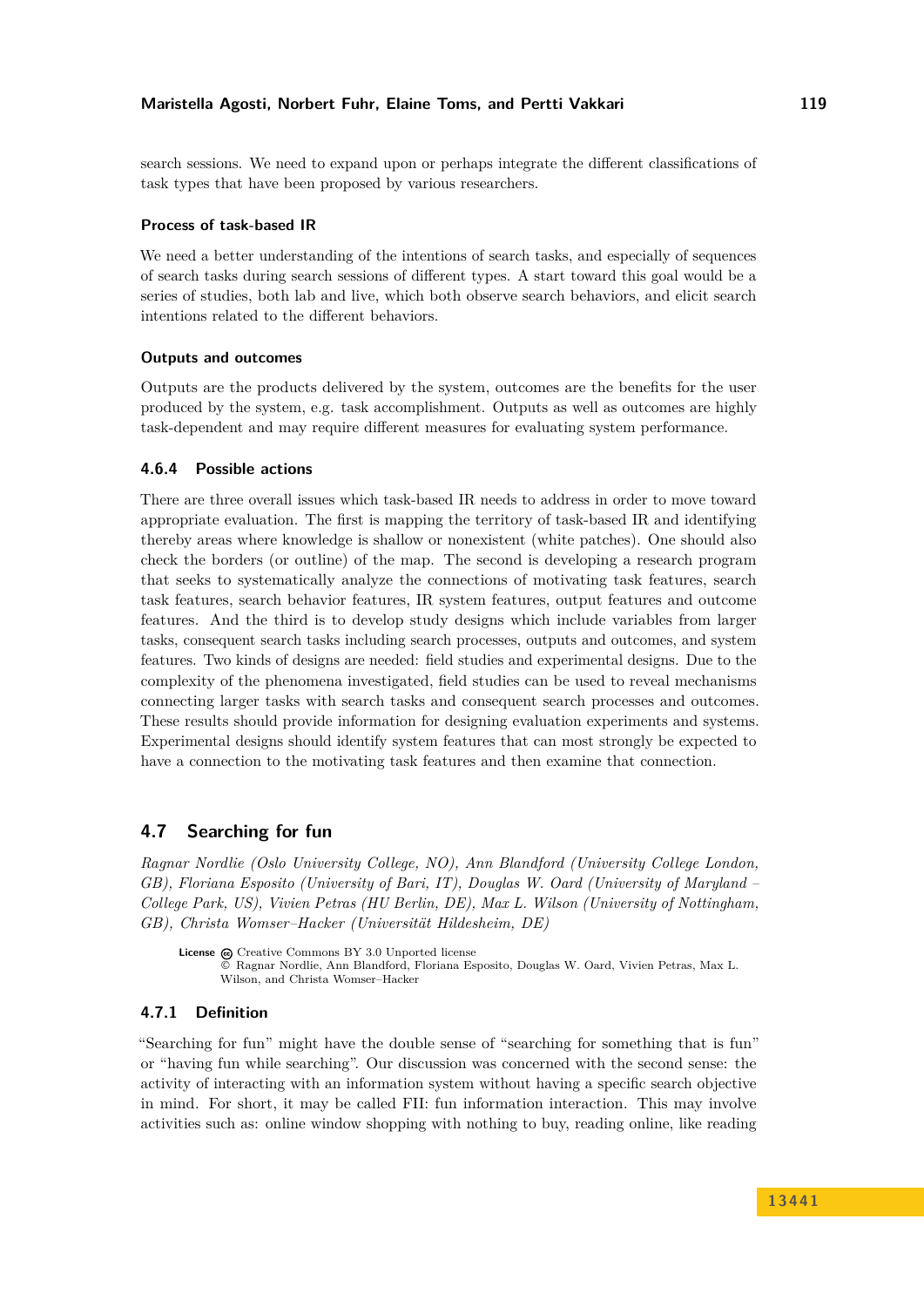fiction or the news, watching funny videos or finding funny pictures. It may perhaps also include examples of pursuing more traditional information needs, as in situations where not finding a result is no great concern. Even a traditional search process may waste time, pique interest, be fun.

# **4.7.2 Motivation**

Many information systems are constructed, at least partly, with the objective of inducing the user to interact with the system without a predefined purpose, and to retain this user in interaction; to encourage unexpected discovery, to encourage a certain kind of learning, to support a certain kind of shopping behavior, to expose the user to advertising, or for a number of other reasons. System users frequently engage, also for a number of reasons, in this kind of non-intentional interaction. Evaluation of this kind of system or this kind of system activity calls for different evaluation criteria and measures from those employed for goal-directed information retrieval.

### **4.7.3 Prior work**

Related, but maybe not identical, issues have been discussed at recent workshops, particularly:

- 'Entertain Me' workshop on supporting complex search tasks at SIGIR 2011; followed up by a "contextual suggestion" track at TREC 2012 and 2013
- $\blacksquare$  Searching4Fun workshop at ECIR2012

Despite these efforts, we feel that the evaluation challenges presented by non-outcomefocused interaction have not been exhaustively discussed. This report is a first effort to address these challenges. Discussions How does FII differ from traditional IR evaluation? It changes our assumptions about searching (and browsing, and whatever other activities involve finding things). This changes our criteria, and thus our interpretations of measures. Instances of this include:

- $\blacksquare$  Stopping behavior: Stopping may mean running out of things to find; finding a good result, may be reason to continue (not to stop, as in IR in general);
- Time spent: More time can be good;  $\sim$
- Novelty: Novelty and Repetition might be equally important.

What criteria may be applied to the evaluation of FII? Evaluation of FII may be considered from a system or a user perspective. The system's motivation may be expressed in a simplified manner as "get them in – keep them in – convert entry into experience (learning, shopping, entertainment...)". The user motivation may be to be entertained, to spend time, to make unexpected discoveries...For the user evaluation a number of criteria may identify one or more of these experiences; we discussed, among others: engagement, flow, cognitive load, stimulation, currentness, social engagement, novelty, sensemaking, meaningmaking (contextualization), outcome state, state change, user empowerment. We provisionally concluded that these criteria can be comprised in a process criterion: engagement, and an outcome criterion: state change. A good engagement level for the user involves, for instance, avoiding bad disengagement, avoiding over-engagement. State change may imply changes such as bored to not bored, stressed to not stressed, sad to happy, or changes via a transforming state, such as stressed to relaxed via horrified and surprised. It is difficult to design study conditions for systematic measurements of these criteria. Casual or leisure needs are by nature intrinsic and hard to create under experimental conditions. How can we make participants bored or stressed or sad so that they will naturally entertain themselves,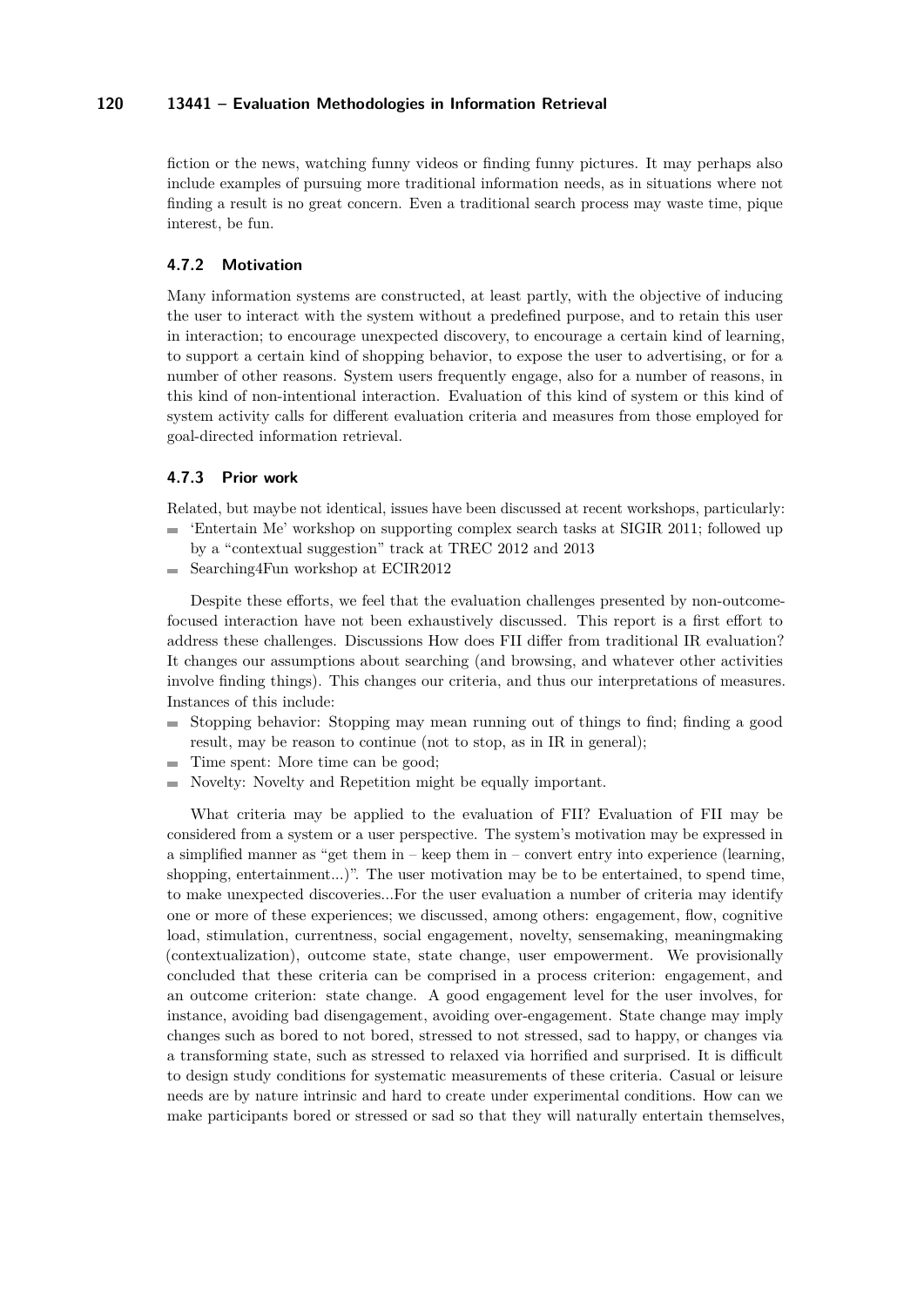# **Maristella Agosti, Norbert Fuhr, Elaine Toms, and Pertti Vakkari 121**

try to relax or be amused? How can we measure engagement when, for instance, a measure like time spent may be either positive or negative depending on the circumstances? Rather than define measures, we identify some open questions regarding FII IR, which may influence the choice of measures, such as

- m. Is there more to FII than just the distinction between visceral and conscious needs (Taylor, 1962)?
- $\blacksquare$  How does FII relate to things like serendipity?
- Are there gaming measures that are relevant?  $\equiv$
- Can we have FII within Serious and Project leisure (Stebbins, 2009)?  $\sim$
- Can we optimize systems for FII behavior?
- Can we detect certain state-change targets (bored to not-bored, stressed to relaxed, etc)?
- $\blacksquare$  How do different demographics differ?
- $\blacksquare$  In what way is the journey more important than the objects found?

What are the current challenges for IR evaluation of FII? We developed the following (incomplete and unordered) list of challenges for FII evaluation:

- Actually studying fun information interaction in action  $\mathcal{L}_{\mathcal{A}}$
- Discovering fruitful scenarios/contexts
- Identifying successful FII strategies (If there are strategies for this?)
- $\blacksquare$  Correlating system interactions with study findings
- Determining measures for Fun Information Interaction
- Designing simulated user interaction models that relate to FII  $\blacksquare$
- Create systems that increase engagement  $\blacksquare$
- Identify ways systems can support FII  $\sim$

# **4.7.4 Actions**

Some time has passed since the Searching4Fun workshop, which in itself did not focus primarily on evaluation methods. There might be scope for a new workshop, for instance at IIiX 2014 in Regensburg.

#### **References**

- **1** Ilaria Bordino, Yelena Mejova & Mounia Lalmas (2013). Penguins in Sweaters, or Serendipitous Entity Search on User-Generated Content, CIKM.
- **2** Mihaly Csikszentmihalyi (1990). Flow: The Psychology of Optimal Experience, Harper Collins.
- **3** Heather O'Brien (2010). The influence of hedonic and utilitarian motivations on user engagement: The case of online shopping experiences. Interacting with Computers, 22(5), pp. 344–352. Psyclopedia, Effort Recovery Model. [http://www.psych-it.com.au/](http://www.psych-it.com.au/Psychlopedia/article.asp?id=356) [Psychlopedia/article.asp?id=356](http://www.psych-it.com.au/Psychlopedia/article.asp?id=356)
- **4** Kateriina Saarinen & Pertti Vakkari (2013). A sign of a good book: readers's methods of accessing fiction in the public library. Journal of Documentation, 69(5):736–754.
- **5** Robert Stebbins (2009). Leisure and Consumption: Common Ground, Separate World, Palgrave Macmillan.
- **6** Robert Taylor (1962). The Process of Asking Questions. American Documentation, 13(3):391–396.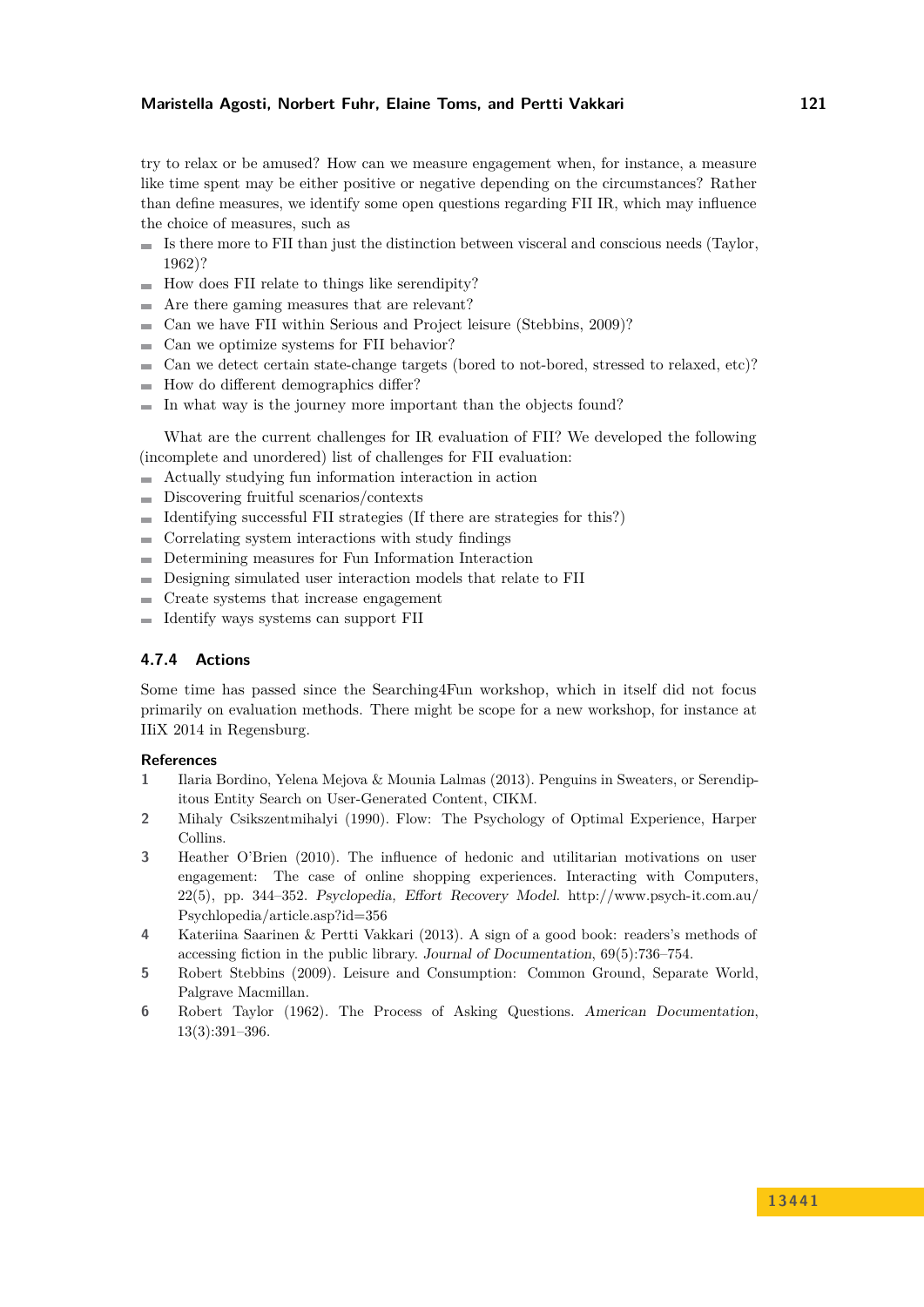# <span id="page-30-0"></span>**4.8 The Significance of Search, Support for Complex Tasks, and Searcher–aware Information Access Systems**

*Jaap Kamps (University of Amsterdam, NL)*

**License** @ [Creative Commons BY 3.0 Unported](http://creativecommons.org/licenses/by/3.0/) license © [Jaap Kamps](#page-30-0)

This abstract documents three loosely related challenges. The first challenge is the role and significance of the field in general. There are massive challenges in the way the information available is changing in quantity and in character, and in the ways we create, publish, share, and use information in the always-online world. This urges us to keep 'reinventing search' and redefine the field of information retrieval and its key research problems and research methods. How do these changes affect the core questions we address in the field of IR and what sort of evidence do we need for addressing these questions? How can we factor the larger scope and context into IR evaluation? It is interesting to consider a publication like Salton's "Developments in automatic text retrieval" published in Science in 1991. Salton (1991) is from before the Web happened and discusses all the basic IR aspects: retrieval models, indexing structures, but also hypertext, knowledge resources and semantic search. Articles like Salton (1991) still look surprisingly modern! This raises two question that are perhaps not unrelated: First, why hasn't our research field changed in a dramatic way to suit the revolutionary changes in the information environment. Second, why isn't our field making a larger impact outside our field (Salton published 2 Science articles in 1991) given the dramatic increased role and importance of "search" nowadays.

The second challenge is to work on information access tools that support complex tasks. That is, to build and evaluate information access tools that actively supports a searcher to articulate a whole search task, and to interactively explore the results of every stage of the process. In the prolonged search session, how should we evaluate the overall effectiveness as well as the success at various stages? How can evaluation reflect the different goals of each stage? There is a striking difference in how we ask a person for information, giving context and articulating what we want and why, and how we communicate with current search engines. Current search technology requires us to slice-and-dice our problem into several queries and sub-queries, and laboriously combine the answers post hoc to solve our tasks. Combining different sources requires opening multiple windows or tabs, and cutting-and-pasting information between them. Current search engines may have reached a local optimum for answering micro information needs with lighting speed. Supporting the overall task opens up new ways to significantly advance our information access tools, by develop tools that are adapted to our overall tasks rather than have searchers adapt their search tactics to the "things that work."

The third challenge is to make information access systems more informed about the searcher. Can we make a retrieval system aware of the searcher's stage in the information seeking process, tailor the results to each stage, and guide the searcher through the overall process? How to evaluate the utility of this (accuracy of the prediction, usefulness of the support, etc)? Can we equate evaluation with observing preferred information interaction patterns? A search session for a non- trivial search task consists of stages with different sub-goals (e.g., problem identification) and specific search tactics (e.g., reading introductory texts, familiarizing with terminology). Making a system aware of a searcher's information seeking stage has the potential to significantly improve the search experience. Searchers are stimulated to actively engage with the material, to get a grasp on the information need and articulate effective queries, to critically evaluate retrieved results, and to construct a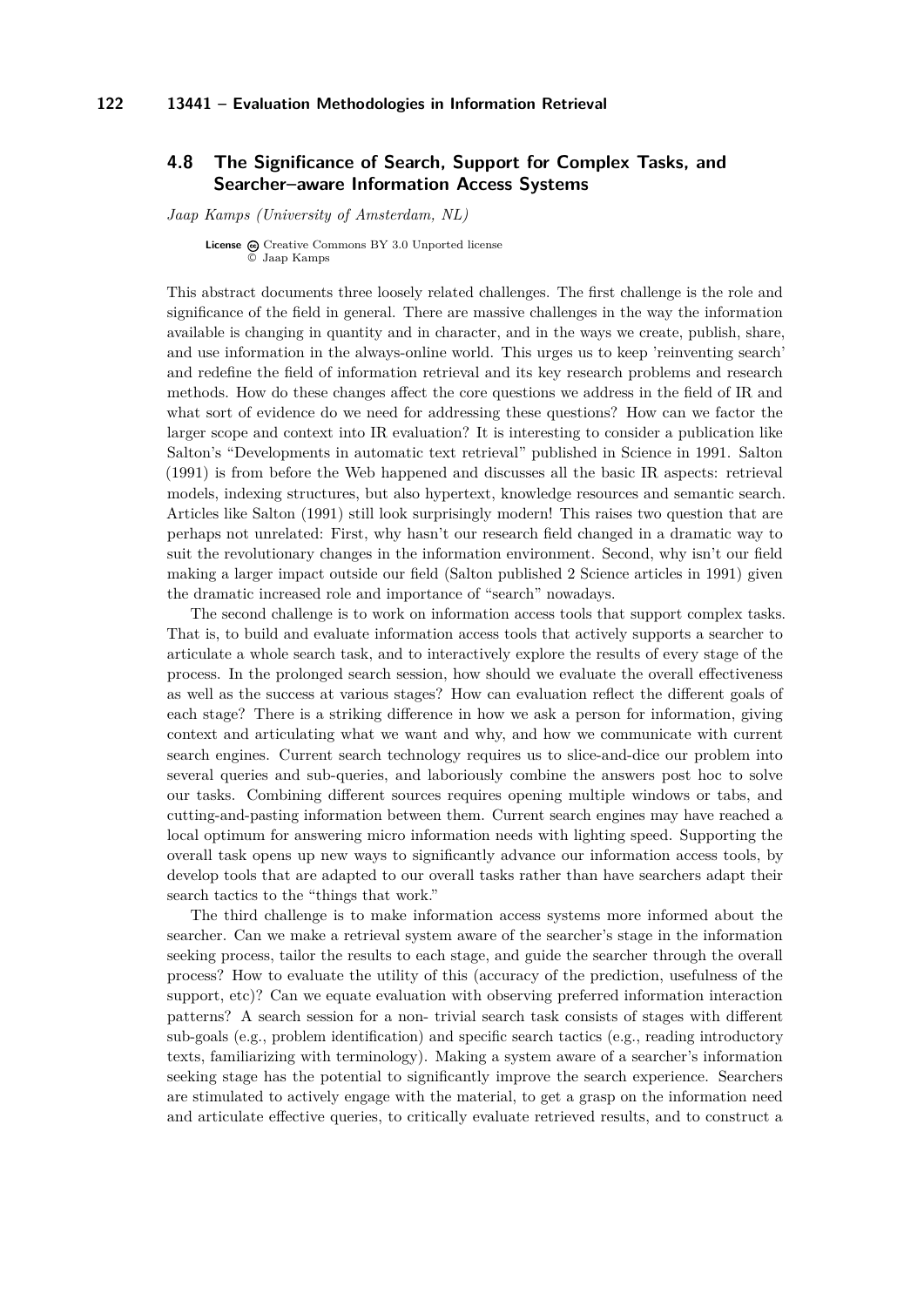#### **Maristella Agosti, Norbert Fuhr, Elaine Toms, and Pertti Vakkari 123**

comprehensive answer. This may be of particularly great help for those searchers having poor information or media literacy. This is of obvious importance in many situations: e.g., education, medical information, and search for topics "that matter". Some special domains, such as patent search and evidence based practices in medicine, have clearly prescribed a particular information seeking process in great detail. Here building a systems to support (and enforce) this process is of obvious value.

# <span id="page-31-0"></span>**4.9 Interaction, Measures and Models**

*Gianmaria Silvello (University of Padova, IT), Leif Azzopardi (University of Glasgow, GB), Charlie Clarke (University of Waterloo, CA), Matthias Hagen (Bauhaus–Universität Weimar, DE), Robert Villa (University of Sheffield, GB)*

License  $\omega$  [Creative Commons BY 3.0 Unported](http://creativecommons.org/licenses/by/3.0/) license © [Gianmaria Silvello, Leif Azzopardi, Charlie Clarke, Matthias Hagen, and Robert Villa](#page-31-0)

A common framework for user interaction models and a common framework in which to place evaluation measures (i.e., the units of measurement) should be consistent but does not yet exist. Current measures are not comparable as the units used are not clearly defined in terms of real-world outcomes, and vary between measures. Since most measures encode some form of user behaviour as an underlying user interaction model, having measures that use the same unit of measure would enable comparisons between different user interaction models across different systems. As well as making it possible to compare between measures themselves (opposed to viewing them independently in different units).

### **4.9.1 Motivation**

The main goal is to enable assessment of the performances of the system as a whole or specific components in particular. For that we need a repeatable way to say that a system is better than another on a gain base (utility, usefulness, happiness, ...). Ideally, the effect of user attributes that are not salient to the evaluation itself should be minimized (e.g. "what the user had for breakfast"). The measures should be comparable; that is, defined using the same units (i.e. gain, cost, or gain/cost). We would also like to be able to determine the effects of the interface and interaction on the actual performance.

### **4.9.2 Proposed solution**

Integrate the interaction with an IR interface into the measures, e.g. in a TREC- style evaluation, individual IR systems may submit conventional ranked lists. Systems can then be evaluated based on different models of user interfaces or interactions. To extend TRECstyle evaluations to accommodate more realistic interfaces, individual systems might submit responses to a variety of user actions, which would then be evaluated across more complex and detailed interfaces and interaction models.

One possible solution would be to decompose measures into components: Interaction model (I) (traditionally: when the user stops) Gain model (G) (traditionally: number of viewed relevant docs) Cost model (C) (traditionally: number of viewed docs with unit costs) An evaluation measure could then be parameterized by the components as  $M(I, G, C)$ .

An interaction model might be characterized by a sequence of states and for each state some specific interaction with the system taken; potentially depending on the intent and task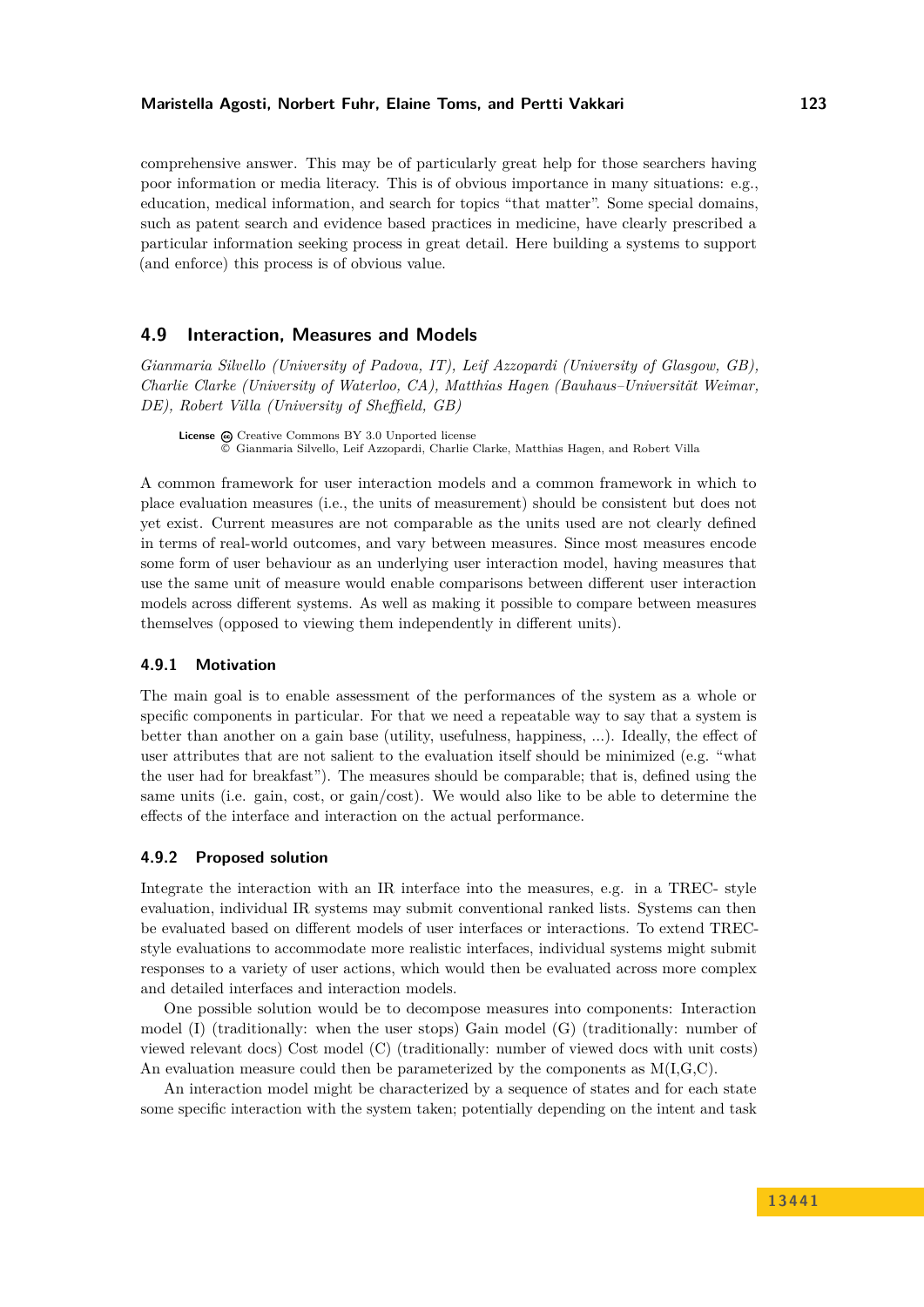of the user (e.g., a recall oriented task). The interface of the system could be encoded in the cost model. The gain would model the documents returned to the user (e.g., degree of relevance)

For example, we can deconstruct DCG into the three main components outlined above: the interaction model is "defined" by the discounting function, the gain model is how we sum up the weights of viewed (relevant) documents and the cost model is the number of viewed documents (with a fixed cost for each document). This means that we can fix the gain and the cost models while changing the interaction model still being able to compare measurements.

We could define an idealized interaction between the user and the system (including its interface). Idealized in this case would mean the optimal behavior where users are able to make decisions towards the best possible gains. System comparison based on such idealized interactions seem to be much more reasonable and comparable than based on arbitrary and possibly sub optimal decisions. This approach would also enable us to drop from the models a number of parameters that are difficult to estimate, such as click and query reformulation probabilities.

#### **References**

- **1** Allan, J., Croft, B., Moffat, A., and Sanderson, M. (2012). Frontiers, challenges, and opportunities for information retrieval: Report from SWIRL 2012 the second strategic workshop on information retrieval in Lorne. SIGIR Forum 46:1 (May 2012), pp. 2–32, ACM Press, New York, NY, USA .<http://doi.acm.org/10.1145/2215676.2215678>
- **2** Azzopardi, L. (2009). Usage based effectiveness measures: monitoring application performance in information retrieval, Proceedings of the 18th ACM Conference on Information and Knowledge Management (CIKM'09), pp. 631–640, ACM Press, New York, NY, USA. <http://dl.acm.org/citation.cfm?id=1646034>
- **3** Azzopardi, L. (2011). The economics in interactive information retrieval. Proceedings of the 34th international ACM SIGIR International ACM SIGIR Conference on Research and Development in Information Retrieval (SIGIR'11), pp. 15–24, ACM Press, New York, NY, USA.<http://dl.acm.org/citation.cfm?id=2009916.2009923>
- **4** Azzopardi, L., Kelly, D., and Brennan, K. (2013). How query cost affects search behavior. Proceedings of the 36th International ACM SIGIR Conference on Research and Development in Information Retrieval (SIGIR'13), pp. 23–32, ACM Press, New York, NY, USA. <http://dl.acm.org/citation.cfm?id=2484049>
- **5** Azzopardi, L., Järvelin, K., Kamps, J. and Smucker, M. D. (2011). Report on the SIGIR 2010 workshop on the simulation of interaction, SIGIR Forum 44:2 (December 2010), pp. 35- 47, ACM Press, New York, NY, USA.<http://dl.acm.org/citation.cfm?id=1924475.1924484>
- **6** Baskaya, F., Keskustalo, H., and Järvelin, K. (2012). Time drives interaction: Simulating sessions in diverse searching environments. Proceedings of the 35th International ACM SIGIR Conference on Research and Development in Information Retrieval (SIGIR'12), pp. 105–114, ACM Press, New York, NY, USA.<http://dl.acm.org/citation.cfm?id=2348301>
- **7** Belkin, N., Dumais, S., Kando, N. and Sanderson, M. (2012). NII Shonan meeting on Whole-Session Evaluation of Interactive Information Retrieval Systems, Held October 2012. To appear.<http://www.nii.ac.jp/shonan/seminar020/>
- **8** Carterette, B. (2011). System effectiveness, user models, and user utility: a conceptual framework for investigation, Proceedings of the 34th International ACM SIGIR Conference on Research and Development in Information Retrieval (SIGIR'11), pp. 903–912, ACM Press, New York, NY, USA.<http://dl.acm.org/citation.cfm?id=2009916.2010037>
- **9** Carterette, B., Kanoulas, E. and Yilmaz, E. (2012). Incorporating variability in user behavior into systems based evaluation. Proceedings of the 21st ACM international Conference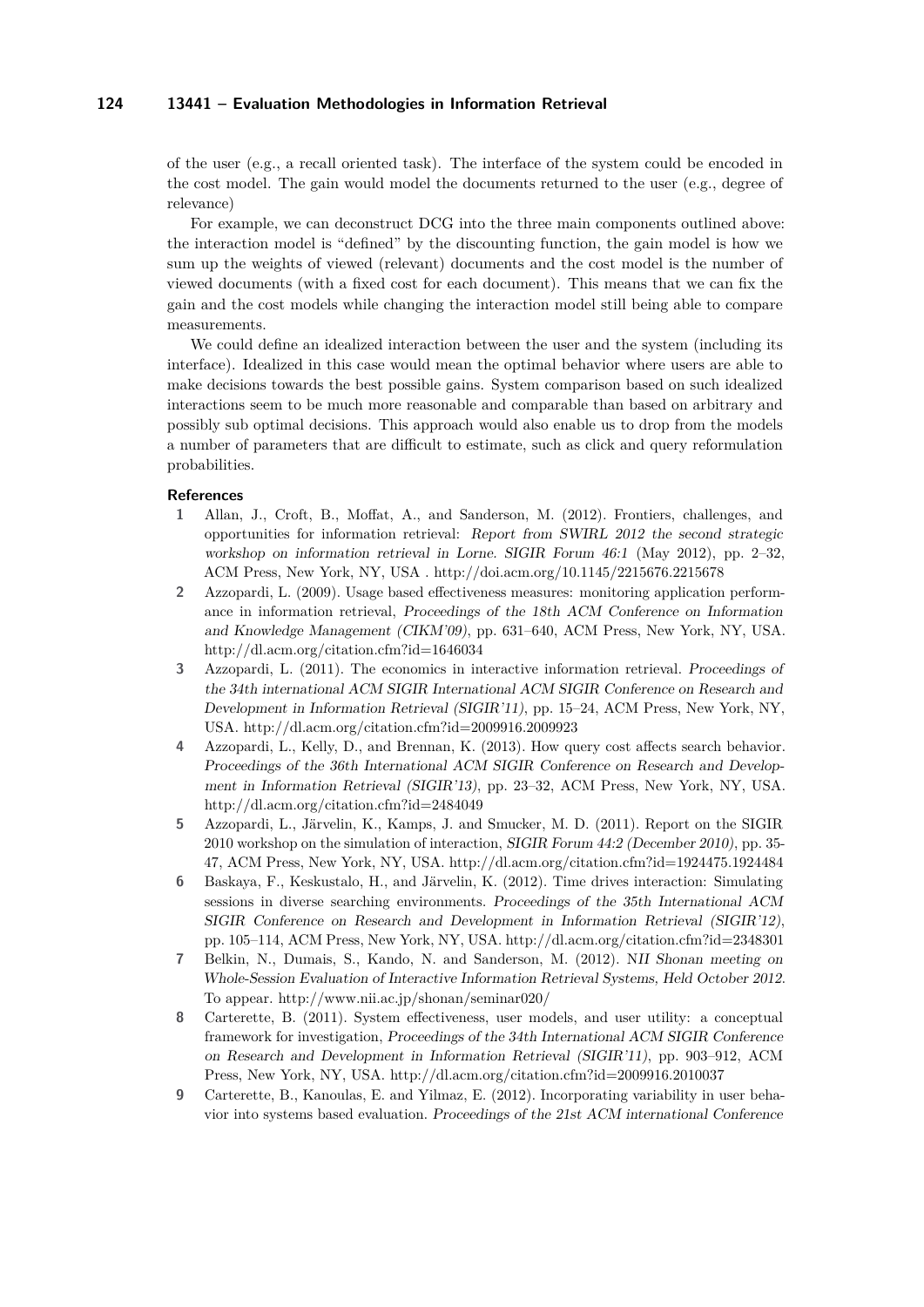on Information and Knowledge Management (CIKM'12), pp. 135–144, ACM Press, New York, NY, USA.<http://dl.acm.org/citation.cfm?id=2396761.2396782>

- **10** Sakai, T. and Dou, Z. (2013). Summaries, ranked retrieval and sessions: a unified framework for information access evaluation, Proceedings of the 36th International ACM SIGIR Conference on Research and Development in Information Retrieval (SIGIR'13), pp. 473–482, ACM Press, New York, NY, USA.<http://dl.acm.org/citation.cfm?id=2484028.2484031>
- **11** Smucker, M. and Clarke, C. (2012). Time-based calibration of effectiveness measures, Proceedings of the 35th International ACM SIGIR Conference on Research and Development in Information Retrieval (SIGIR'12), pp. 95–104, ACM Press, New York, NY, USA. <http://dl.acm.org/citation.cfm?id=2348283.2348300>
- **12** Smucker, M. and Clarke, C. (2012). Modeling User Variance in Time-Biased Gain, Proceedings of the Sixth Symposium on Human-Computer Interaction and Information Retrieval (HCIR'12), Article 3, 10 pages, ACM Press, New York, NY, USA. [http://dl.acm.](http://dl.acm.org/citation.cfm?id=2391224.2391227) [org/citation.cfm?id=2391224.2391227](http://dl.acm.org/citation.cfm?id=2391224.2391227)